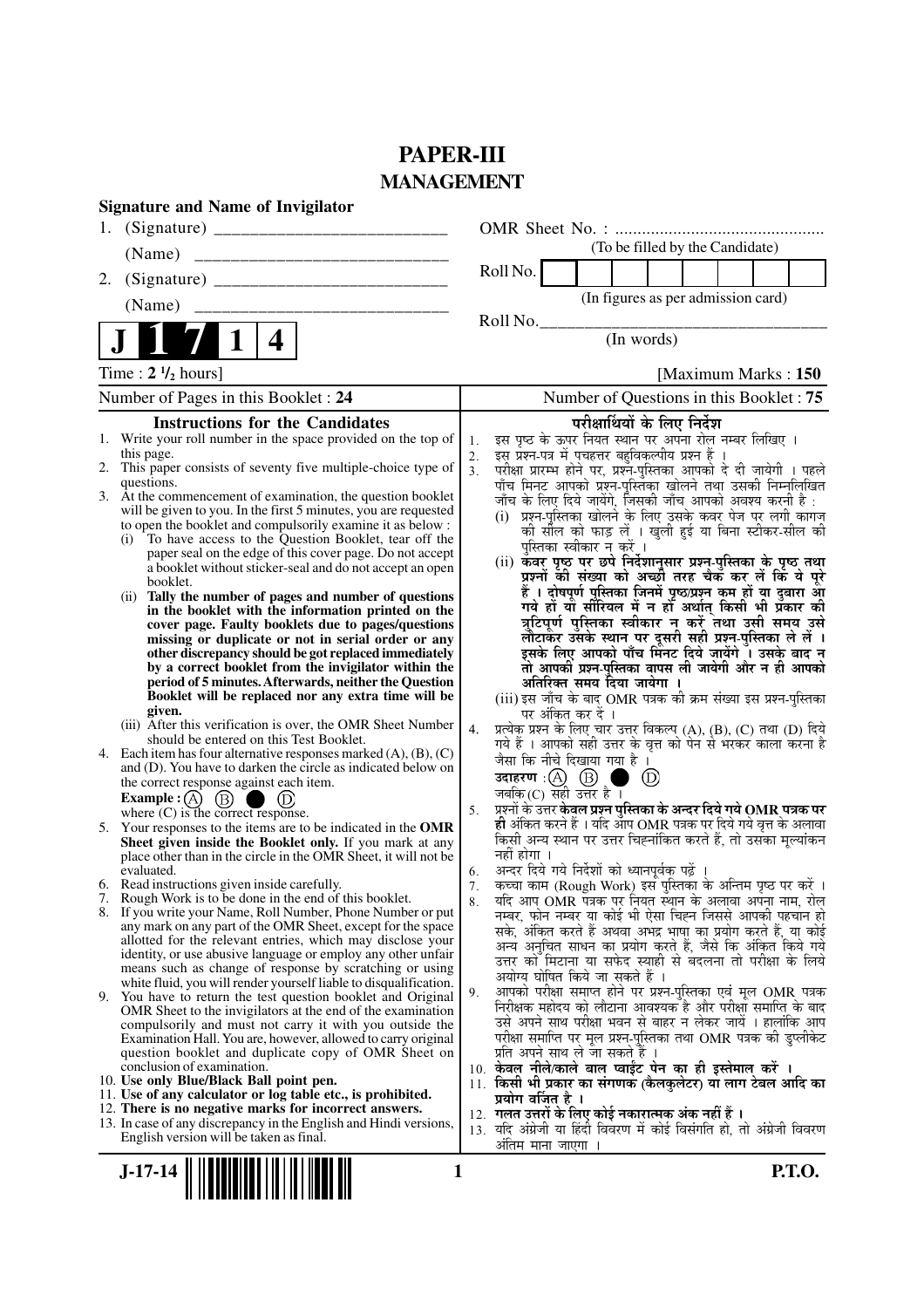# **MANAGEMENT Paper – III**

**Note :** This paper contains **seventy five (75)** objective type questions of **two (2)** marks each. **All** questions are compulsory.

- **1.** In case a decrease in price of a commodity results in an increase in its demand on a negatively sloping demand curve, it is called
	- (A) An increase in demand
	- (B) An increase in quantity demanded
	- (C) Law of demand
	- (D) Any of the above
- **2.** Production function is not based on the assumption of the
	- (A) Substitutability of inputs
	- (B) Complementarity of inputs
	- (C) Marketability of products
	- (D) Specificity of inputs
- **3.** Match the items of the following two lists and indicate the correct code :

|               | List – I         |                     | $List-II$                        |
|---------------|------------------|---------------------|----------------------------------|
| a. Trade      |                  |                     | <i>i.</i> Oligopoly              |
|               | channel          |                     | pricing                          |
|               | discounts        |                     |                                  |
|               | b. Tie-up sales  |                     | ii. Locational                   |
|               |                  |                     | price                            |
|               |                  |                     | differentials                    |
|               | c. Price being   |                     | iii. Differential                |
| non-          |                  |                     | pricing                          |
|               | responsive to    |                     |                                  |
|               | changes in       |                     |                                  |
|               | demand costs     |                     |                                  |
|               |                  |                     | d. Basing-point iv. Product-line |
|               | pricing          |                     | pricing                          |
| <b>Codes:</b> |                  |                     |                                  |
|               | $\mathbf b$<br>a | $\mathbf c$         | d                                |
| $(A)$ iv      | ii               | iii                 | $\mathbf{i}$                     |
| $(B)$ iii     | iv               | $\mathbf{i}$        | $\mathbf{ii}$                    |
| $(C)$ ii      | $\mathbf{i}$     | iv                  | iii                              |
| $(D)$ i       | iii              | $\ddot{\mathbf{i}}$ | iv                               |
|               |                  |                     |                                  |

**4.** Indicate the correct code matching the items in List  $-$  I with those in List – II as follows :

### **List – I List – II**

- a. Competitive parity in advertising i. Variations in advertising
- b. Promotional elasticity of product ii. Advertising scheduling
- c. Optimal promotion mix iii. Advertising expenditure
- d. Pulsing advertising iv. Marginal equivalence of advertising

#### media outlay

#### **Codes :**

| a |                   | $b \quad c$ | d   |
|---|-------------------|-------------|-----|
|   | $(A)$ ii iii i    |             | iv  |
|   | $(B)$ iii i iv ii |             |     |
|   | $(C)$ i iv ii     |             | iii |
|   | $(D)$ iv ii       | iii         |     |

- **5.** Macroeconomics basically concerns with which of following in an economy ?
	- (A) Industry, Trade and Commerce
	- (B) Agriculture, Industry & Trade
	- (C) Employment, Inflation & Growth
	- (D) Population, Income and Economic Planning
- **6.** The competition commission of India has no rule in regulating which of the following ?
	- (A) Restrictive Trade Agreements
	- (B) Abuse of Market Power
	- (C) Unfair Trade Practices
	- (D) Mergers and Acquisitions
- Paper-III 2 J-17-14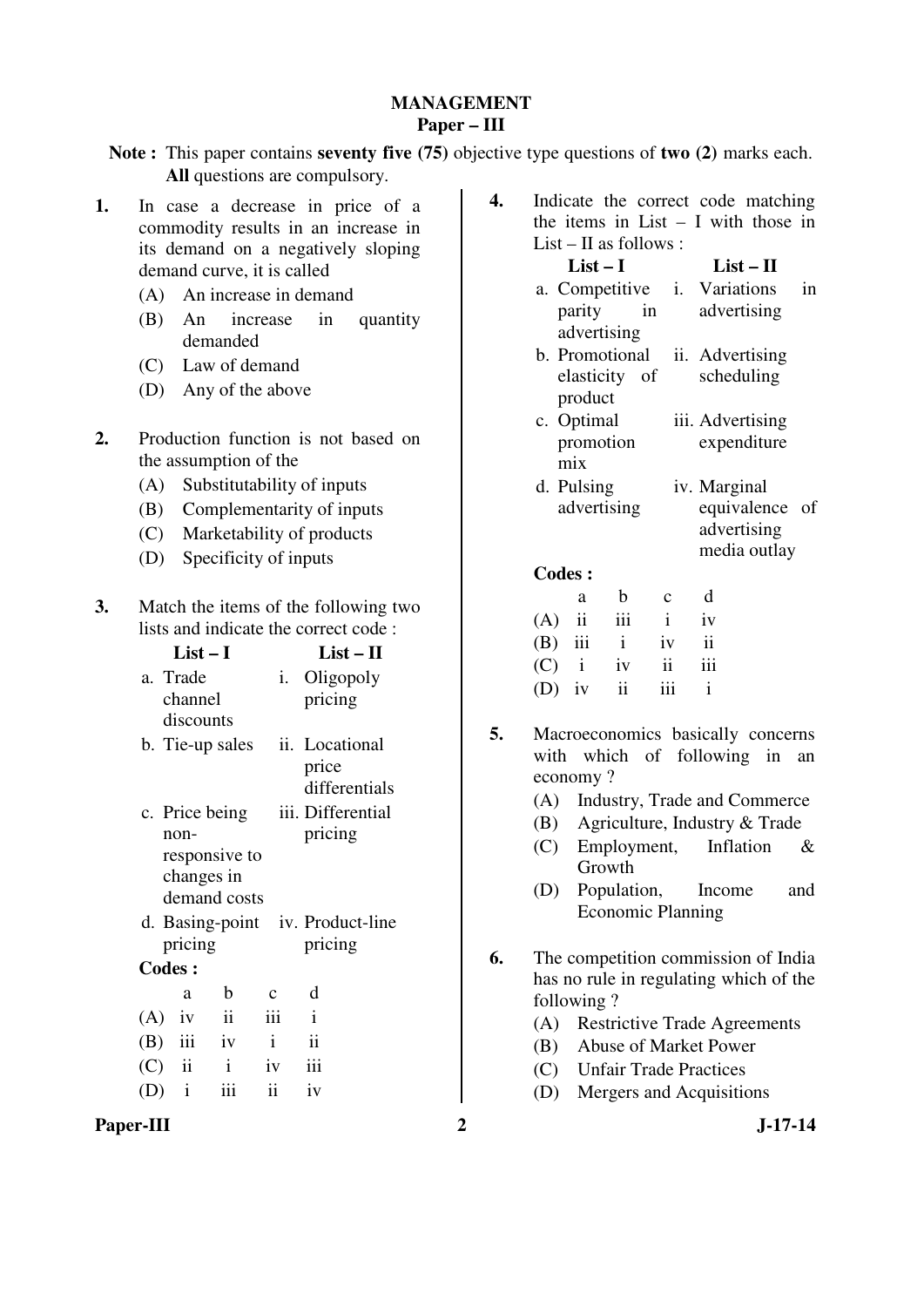# प्रबंधन

#### ¯ÖÏ¿®Ö¯Ö¡Ö **– III**

स्**चना:** इस प्रश्नपत्र में **पचहत्तर** (75) बह-विकल्पीय प्रश्न हैं । प्रत्येक प्रश्न के **दो** (2) अंक हैं । सभी प्रश्न अनिवार्य हैं ।

- 1. यदि किसी वस्तु के मूल्य में कमी का परिणाम एक ऋणात्मक ढाल की माँग वक्र पर माँग में वद्धि है. तो इसको कहा जाता है
	- $(A)$  माँग में वृद्धि
	- $(B)$  माँगी गई मात्रा में वृद्धि
	- $(C)$  माँग का नियम
	- (D) उपर्यक्त में से कोई नहीं
- 2. उत्पादन फलन, निम्नलिखित में से किस मान्यता पर आधारित नहीं है ?
	- $(A)$  साधनों की स्थानापन्नीयता
	- (B) साधनों की सम्परकता
	- (C) उत्पादों की बिक्री योग्यता
	- (D) साधनों की विशिष्टता
- 3. निम्नलिखित दो सुचियों की मदों को सुमेलित कीजिये :

#### ÃÖæ"Öß **– I** ÃÖæ"Öß **– II**

| a. | व्यापार |  | सारणी i. अल्पाधिकार |
|----|---------|--|---------------------|
|    | बट्रे   |  | कीमत निर्धारण       |
|    |         |  |                     |

- b. आबद्ध बिक्री ii. स्थानिक कीमत विभेदक
- $c$  माँग/लागतों परिवर्तन के प्रति कीमत अप्रतिक्रियाशील में $i$ iii. विभेदक कीमत  $\hat{z}$ निर्धा $\hat{z}$ ण
	- है ।
- d. आधार-बिन्द कोमत $f$ निर्धारण iv. उत्पाद-रेखा कोमत निर्धारण
- 󜅐ݟ **:**

|  | a b c d           |  |
|--|-------------------|--|
|  | $(A)$ iv ii iii i |  |
|  | $(B)$ iii iv i ii |  |
|  | $(C)$ ii i iv iii |  |
|  | $(D)$ i iii ii iv |  |

- 4. सूची I एवं सूची II की मदों को सुमेलित करते हुए सही कोड इंगित कीजिए :
	- सूची I <del>सू</del>ची II
	- $a$ . विज्ञापन प्रतियोगी समता में i. विज्ञापन में विचरण
	- b. उत्पाद प्रवर्तनात्मक लोच को ii. विज्ञापन का सारणीयन
	- c. उपयुक्ततम संवर्धन-मिश्रण iii. विज्ञापन व्यय
	- d. स्पंदन (पल्ल्सिग) iv. विज्ञापन माध्यम विज्ञापन व्यय की सीमान्त तल्यता

# 󜅐ݟ **:**

|  | a b c d           |  |
|--|-------------------|--|
|  | $(A)$ ii iii i iv |  |
|  | $(B)$ iii i iv ii |  |
|  | $(C)$ i iv ii iii |  |
|  | $(D)$ iv ii iii i |  |

- **5.** एक अर्थव्यवस्था में समष्टि अर्थशास्त्र आधारभृत रूप से निम्नलिखित में से किससे सरोकार रखता है ?
	- (A) उद्योग, व्यापार एवं वाणिज्य
	- (B) कृषि, उद्योग एवं व्यापार
	- (C) रोजगार, मुद्रास्फीति एवं संवृद्धि
	- (D) जनसंख्या, आय एवं आर्थिक नियोजन
- 6. भारतीय प्रतिस्पर्धा आयोग की निम्नलिखित में से किसके विनियमन में कोई भूमिका नहीं है ?
	- (A) प्रतिबन्धी व्यापार समझौता
	- (B) बाजार शक्ति के दुरुपयोग
	- (C) अनुचित व्यापार व्यवहार
	- (D) विलयन तथा अधिग्रहण

# **J-17-14 3 Paper-III**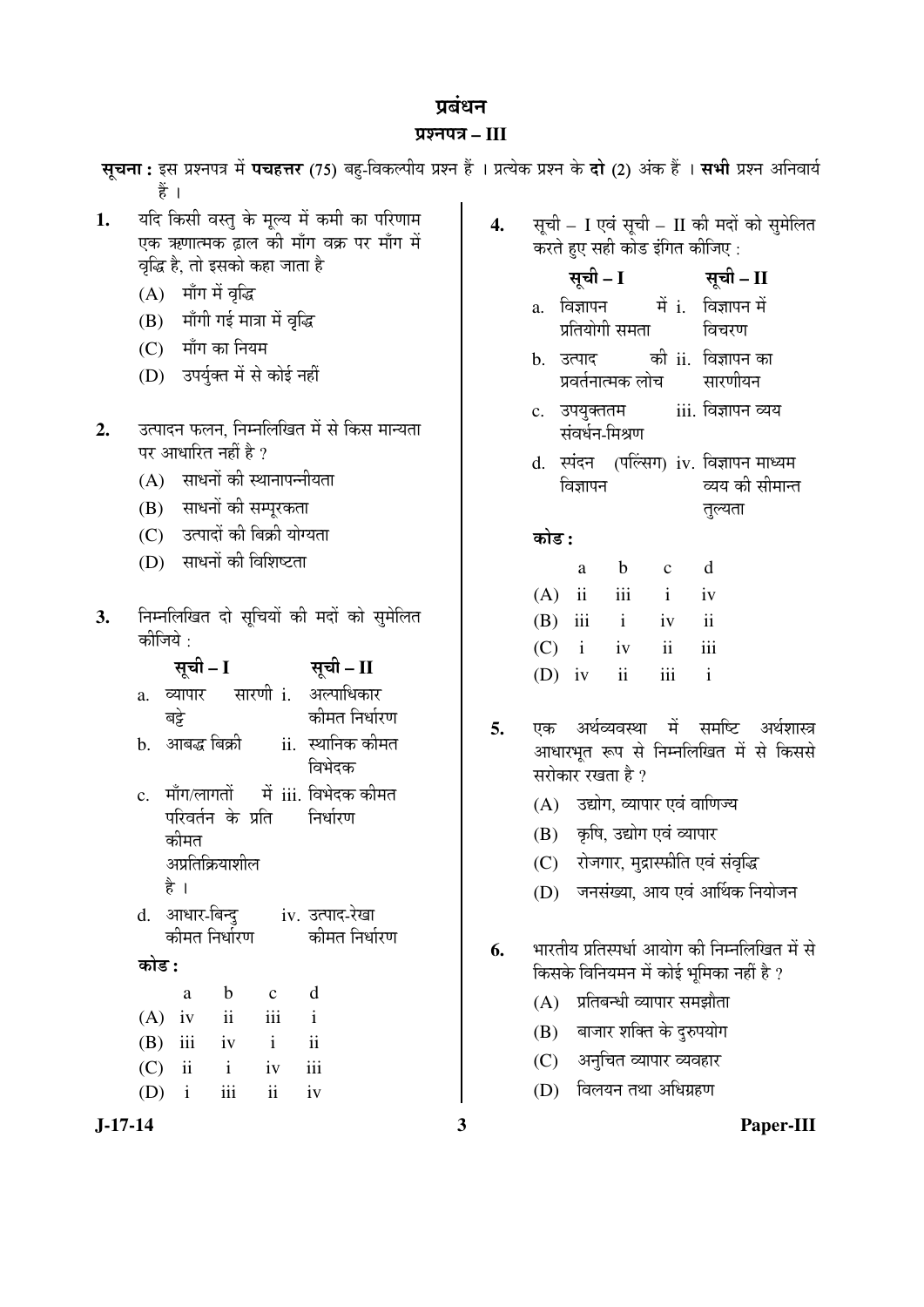| 7.  | ability to understand,<br>The                                                                |
|-----|----------------------------------------------------------------------------------------------|
|     | communicate with, motivate and                                                               |
|     | support other people, both individually                                                      |
|     | and in groups, defines which of the                                                          |
|     | following management skills?                                                                 |
|     | (A) Hard Skills                                                                              |
|     |                                                                                              |
|     | (A) That Skills<br>(B) Soft Skills<br>(C) Conceptual Skills<br>(D) Political Skills          |
| 8.  | As                                                                                           |
|     | As _________, managers receive a<br>wide variety of information and serve as                 |
|     | the nerve centres of internal and external                                                   |
|     | information of the organization.                                                             |
|     | (A) Leaders                                                                                  |
|     | (B) Monitors                                                                                 |
|     | $\widetilde{C}$ Distribution handlers                                                        |
|     | $(D)$ Resource allocators                                                                    |
| 9.  | Which one is the correct combination?                                                        |
|     | (A)<br>of - Bernara<br>Theory                                                                |
|     | Conditioning<br>- B.F. Skinner<br>(B)<br>Operant                                             |
|     | Conditioning                                                                                 |
|     | Theory                                                                                       |
|     | (C) Stimulus<br>- Hoodman                                                                    |
|     | Response                                                                                     |
|     | Theory                                                                                       |
|     | Theory<br>of - Marshall<br>(D)<br>Associates                                                 |
|     |                                                                                              |
| 10. | Match the following:<br>$List-I$<br>$List - II$                                              |
|     | $i$ .<br>Attitudes<br>a. Evaluative                                                          |
|     | statements<br>or                                                                             |
|     | judgements                                                                                   |
|     | concerning                                                                                   |
|     | objects, people or                                                                           |
|     | events                                                                                       |
|     | b. The opinion or ii. Cognitive<br>belief segment of<br>Component                            |
|     | an attitude                                                                                  |
|     | iii. Affective<br>c. The emotional or                                                        |
|     | feeling segment<br>Component                                                                 |
|     | of an attitude                                                                               |
|     | d. An intention to iv. Behavioural<br>behave<br>in<br>component<br>a                         |
|     |                                                                                              |
|     |                                                                                              |
|     | certain<br>way<br>towards someone                                                            |
|     | or something                                                                                 |
|     | <b>Codes:</b>                                                                                |
|     | d<br>b<br>c<br>a                                                                             |
|     | $\mathbf{ii}$<br>$\mathbf{i}$<br>iii<br>(A)<br>iv                                            |
|     | iii<br>ii<br>$\mathbf{i}$<br>(B)<br>iv                                                       |
|     | iii<br>$\mathbf{i}$<br>$\ddot{\rm n}$<br>(C)<br>iv<br>$\mathbf{i}$<br>iii<br>ii<br>(D)<br>iv |

- **11.** As per Rorsach value survey, which of the following is not an instrumental value ?
	- (A) Ambitious
	- (B) Imagination
	- (C) Wise
	- (D) Capable
- **12.** When we judge someone on the basis of our perception of the group to which he or she belongs, we are using the shortcut, called \_\_\_\_\_\_\_\_
	- (A) Selective Perceptive
	- (B) Halo effect
	- (C) Contrast effect
	- (D) Stereotyping
- 13. Performance  $= f$  (m, a, e). In this expression 'e' stands for
	- (A) Efficiency
	- (B) Effectiveness
	- (C) Environment
	- (D) Entrepreneurship
- **14.** Selecting a representative sample of jobs, preparing job descriptions for them, comparing them on the basis of the information in the job descriptions and placing them in order of their perceived importance represents which of the following job evaluation methods ?
	- (A) Job grading method
	- (B) Job ranking method
	- (C) Points rating method
	- (D) Guide chart method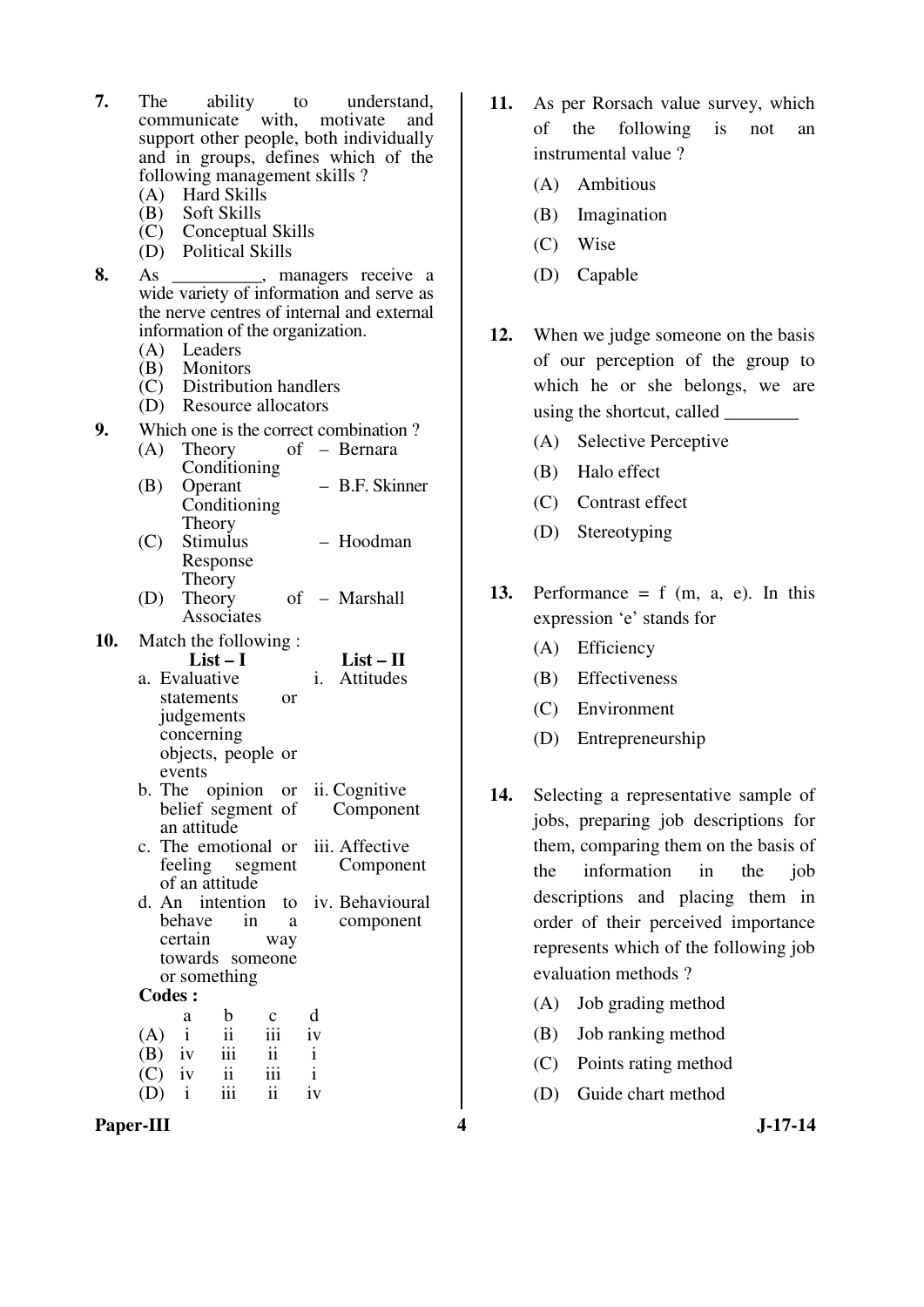- 7. अन्य लोगों को /के साथ वैयक्तिक रूप में तथा समह में दोनों प्रकार से समझना, संचार करना, अभिप्रेरित करना तथा आलंबन प्रदान करना – निम्नलिखित में से किस प्रबंधन-कौशल को परिभाषित करता है ?
	- (A) मूल कौशल (हार्ड स्किल)<br>(B) व्यावहारिक कौशल (सॉफ्स
	- <u>व्यावहारिक कौशल (सॉफ्ट स्किल)</u>
	- $\overline{C}$ ) संकल्पनात्मक कौशल (कंसेपटयअल स्किल)
	- (D) राजनीतिक कौशल (पॉलिटिकल स्किल)

8. के रूप में, प्रबंधकगण विविध <u>प्रकार की विस्तृत सूचना प्राप्त करते हैं तथा</u> संगठन की आंतरिक तथा बाह्य सूचना के स्नाय्-केंद्र के रूप में काम करते हैं ।

- (A) नेता<br>(B) मॉर्न
- मॉनीटर
- $\overline{\textbf{C}}$ ) विघ्न-बाधा सम्भालने वाले
- $(D)$  संसाधन आबंटक
- 9. Füre Füre Förber Heiten in der die Füre auf der aufgeben aufgeben der Berger & Stephand & Stephand & Stephand & S
	- (A) अनुकूलनीयता का सिद्धांत – बर्नारा
	- $(B)$  सक्रियकारक अनुकूलनीयता का सिद्धांत – बी.एफ. स्कीनर
	- (C) उददीपन अनुक्रिया सिद्धांत – हडमैन
	- (D) सहयोगियों का सिद्धांत मार्शल
- 10. निम्नलिखित को सुमेलित कीजिए :
	- ÃÖæ"Öß **I** ÃÖæ"Öß **II**  a. वस्तुओं, लोगों अथवा घटनाओं से संबंधित गण-दोष निर्धारक वक्तव्य अथवा निर्णय i. <sup>अभिवृत्तियाँ</sup>
	- b. अभिवृत्ति का मत अथवा ii. संज्ञानात्मक विश्वास संबंधी भाग संघटक
	- c. अभिवृत्ति का संवेगात्मक् iii. मनोभावपरक अथवा अनुभूति संबंधी  $2TT$ संघटक
	- d. किसी व्यक्ति या वस्तु के iv. व्यवहारपरक प्रति एक खास प्रकार के व्यवहार की नीयत संघटक

#### 󜅐ݟ **:**

| a | b.              | $\mathbf{c}$        | d            |
|---|-----------------|---------------------|--------------|
|   | $(A)$ i ii      | iii                 | iv           |
|   | $(B)$ iv iii ii |                     | $\mathbf{i}$ |
|   | $(C)$ iv ii     | iii                 |              |
|   | $(D)$ i iii     | $\ddot{\mathbf{u}}$ | iv           |

- 11. रोशा मल्य सर्वेक्षण के अनसार, निम्नलिखित में से कौन सा एक कारक मल्य नहीं है ?
	- $(A)$  महत्त्वाकांक्षी
	- $(B)$  कल्पनाशील
	- (C) बुद्धिमान
	- (D) सक्षम
- 12. जब हम किसी व्यक्ति के बारे में अपनी धारणा उस समूह के बारे में हमारी धारणा के आधार पर बनाते है जिससे वह जुड़ा है तो हम छोटा रास्ता अपना रहे हैं. जिसे कहा जाता है :
	- $(A)$  चयनित धारणा
	- (B) प्रभामण्डल प्रभाव
	- $(C)$  वैषम्य प्रभाव
	- $(D)$  रुढिबद्धता
- 13. पर्फामेंस (निष्पादन) = f (m, a, e), इस अभिव्यक्ति में 'e' का प्रयोग किसके लिए किया गया है  $\gamma$ 
	- $(A)$  एफिसिएंसी (कार्यक्षमता)
	- (B) एफेक्टिवनेस (प्रभावशीलता)
	- (C) एनवाइरोनमेंट (पर्यावरण)
	- (D) एन्ट्रप्रेन्योरशिप (उद्यमवृत्ति)
- 14. 'कार्यों (जॉब्स) का प्रतिनिधिक प्रतिदर्श चुनना, उनके लिए कार्य-विवरण तैयार करना. कार्य विवरणों में दी गई सचना के आधार पर उनकी तृलना करना तथा उन्हें उनके अनुमानित महत्त्व के क्रम में रखना' – यह निम्नलिखित में से किस कार्य मुल्यांकन विधि का प्रतिनिधित्व करता है ?
	- $(A)$  जॉब ग्रेडिंग मेथड (कार्य पद क्रम निर्धारण पद्धति)
	- (B) जॉब रैंकिंग मेथड (कार्य श्रेणी निर्धारण पद्धति)
	- (C) प्वाइंट्स रेटिंग मेथड (अंक कोटि निर्धारण पद्धति)
	- (D) गाइड चार्ट मेथड

**J-17-14 5 Paper-III**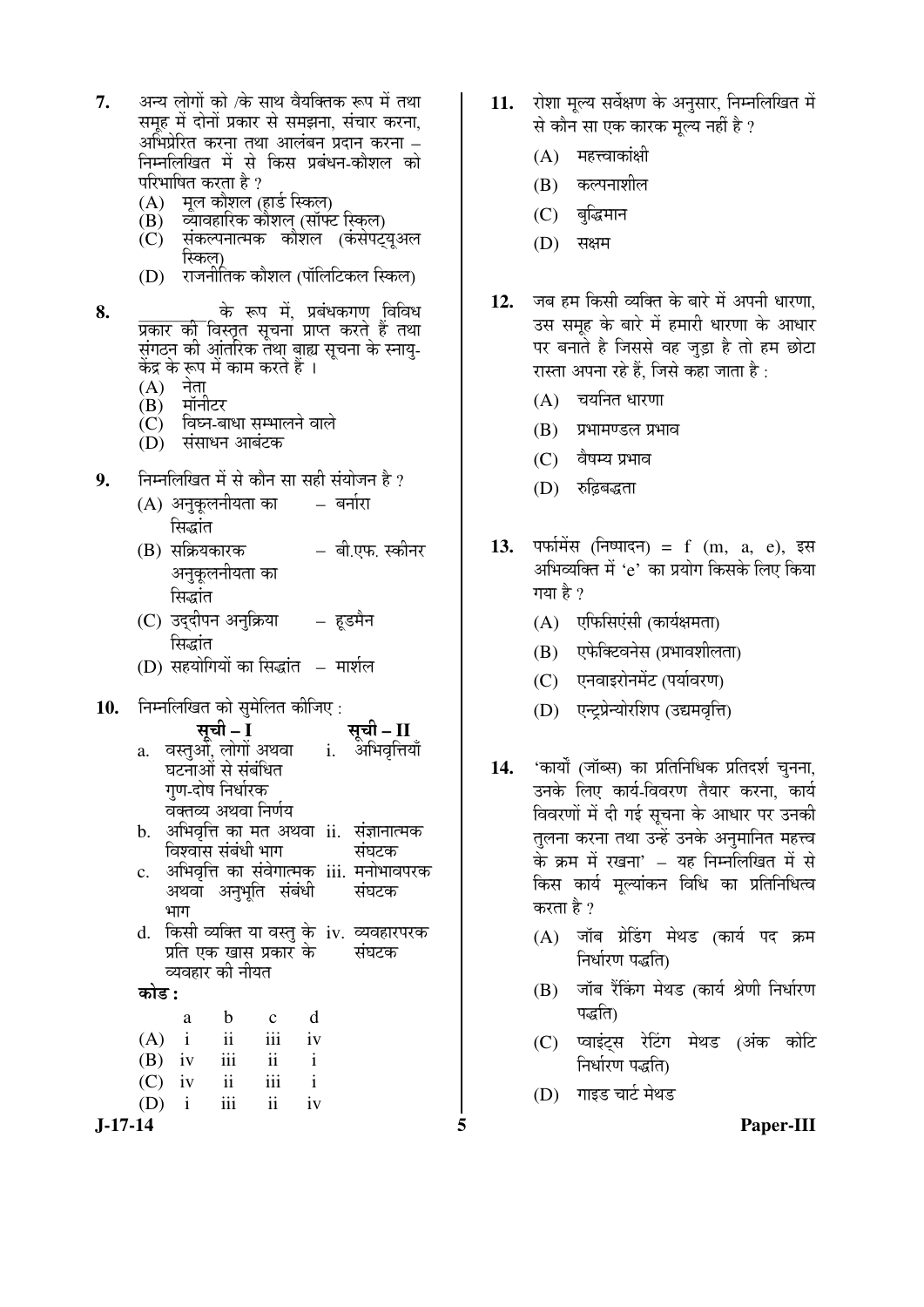| 15. |               |              | Match the following:<br>$List-I$ |                     |    | $List - II$                        |                 |
|-----|---------------|--------------|----------------------------------|---------------------|----|------------------------------------|-----------------|
|     |               |              |                                  |                     |    |                                    |                 |
|     |               |              | a. A pay plan in                 |                     | i. | Elitest                            | pay             |
|     |               | which        |                                  | most                |    | system                             |                 |
|     |               | employees    |                                  | are                 |    |                                    |                 |
|     |               |              | part of the same                 |                     |    |                                    |                 |
|     |               |              | compensation                     |                     |    |                                    |                 |
|     |               | system.      |                                  |                     |    |                                    |                 |
|     |               |              | b. A pay plan in                 |                     |    |                                    | ii. Skill based |
|     |               |              | which different                  |                     |    | pay                                |                 |
|     |               |              | compensation                     |                     |    |                                    |                 |
|     |               | systems are  |                                  |                     |    |                                    |                 |
|     |               |              | established for                  |                     |    |                                    |                 |
|     |               |              | employees or                     |                     |    |                                    |                 |
|     |               | groups at    |                                  |                     |    |                                    |                 |
|     | different     |              |                                  |                     |    |                                    |                 |
|     |               |              | organizational                   |                     |    |                                    |                 |
|     |               | levels.      |                                  |                     |    |                                    |                 |
|     |               |              | c. A pay system in               |                     |    | iii. Egalitarian                   |                 |
|     |               |              | which employees                  |                     |    | pay system                         |                 |
|     |               |              | are paid on the                  |                     |    |                                    |                 |
|     |               |              | basis of the jobs                |                     |    |                                    |                 |
|     |               |              | they can do.                     |                     |    |                                    |                 |
|     | d. The        |              |                                  |                     |    | perceived iv. Internal             |                 |
|     |               |              | fairness of the pay              |                     |    | equity                             |                 |
|     |               |              | structure within a               |                     |    |                                    |                 |
|     |               | firm.        |                                  |                     |    |                                    |                 |
|     | <b>Codes:</b> |              |                                  |                     |    |                                    |                 |
|     |               | a            | $\mathbf b$                      | $\mathbf{C}$        | d  |                                    |                 |
|     | (A)           | $\mathbf{i}$ | $\ddot{\rm ii}$                  | iii                 | iv |                                    |                 |
|     | $(B)$ iii     |              | $\mathbf{i}$                     | ii                  | iv |                                    |                 |
|     | $(C)$ i       |              | iii                              | $\ddot{\mathbf{i}}$ | iv |                                    |                 |
|     | $(D)$ iii     |              | $\mathbf{ii}$                    | $\mathbf{i}$        | iv |                                    |                 |
| 16. |               |              |                                  |                     |    | of an employee is the              |                 |
|     |               |              |                                  |                     |    | process of evaluating the employee |                 |
|     |               |              |                                  |                     |    | performance of the job in terms of |                 |
|     |               |              | the requirements of the job.     |                     |    |                                    |                 |

- (A) Merit rating
- (B) Job Evaluation
- (C) Job Analysis
- (D) Performance Appraisal
- **17.** HRM is regarded as old wine in a new bottle. This idea was formulated by
	- (A) Armstrong
	- (B) Guest
	- (C) Storey
	- (D) Peter Drucker

# Paper-III 6 **J**-17-14

- **18.** The space for every worker employed on the factory under the Factories Act, 1948 should be atleast (A) 9.9 cubic metre (B) 10.2 cubic metre (C) 13.2 cubic metre (D) 14.2 cubic metre **19.** Which of the following combinations is correct?<br>(A) The (A) The practice – Job of replacing narrowly defined iob descriptions with broader categories of related jobs Hierarchy (B) A firm's – Pay Grades decision to pay above, below or at the market rate for its jobs (C) Groups of jobs – Pay Policy that are paid within the same pay
	- range (D) A job that is – Key job similar or comparable in content across firms
- **20.** A technique for resolving conflict in which the parties agree to have a neutral third party hear the dispute and make a decision is called
	- (A) Negotiation
	- (B) Arbitration
	- (C) Smoothing
	- (D) Collective Bargaining
- 21. Identify the major actor(s) of industrial relation, from the following :
	- (A) Employees
	- (B) Unions
	- (C) Government
	- (D) All of the above
-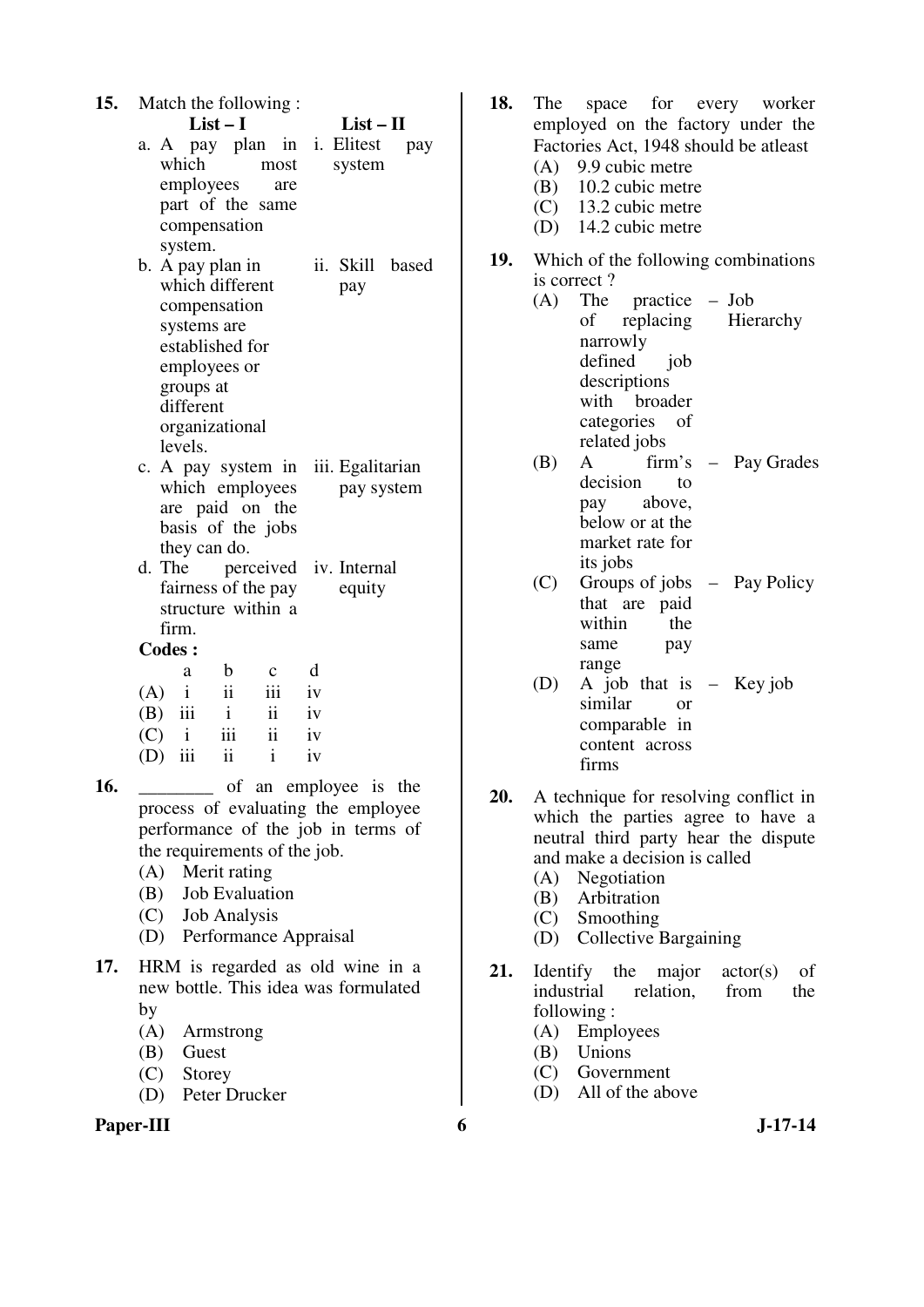| 15.     | निम्नलिखित को सुमेलित कीजिए :                          | 18. | कारखाना अधिनियम, 1948 के लागू होने के                              |
|---------|--------------------------------------------------------|-----|--------------------------------------------------------------------|
|         | सूची – I<br>सूची – II                                  |     | पश्चात् कारखाने में विनियोजित प्रत्येक कर्मी के                    |
|         | a. ऐसी वेतन योजना    i.    एलिटेस्ट पे                 |     | लिए कम-से-कम जगह कितने घन मीटर होनी                                |
|         | जिसमें अधिकतर<br>सिस्टम                                |     | चाहिए ?                                                            |
|         | कर्मचारी समान                                          |     | (A) 9.9 घन मीटर                                                    |
|         | प्रतिपूर्त्ति प्रणाली का                               |     | (B) 10.2 घन मीटर                                                   |
|         | हिस्सा हैं ।                                           |     | (C) 13.2 घन मीटर                                                   |
|         | b. ऐसी वेतन योजना ii. स्किल-बेस्ड                      |     | (D) 14.2 घन मीटर                                                   |
|         | विभिन्न<br>जिसमें<br>पे                                |     |                                                                    |
|         | संगठनात्मक<br>स्तर                                     | 19. | निम्नलिखित में से कौन सा संयोजन सही है ?                           |
|         | के कर्मचारियों या                                      |     | (A) संकीर्णतापूर्ण रीति<br>कार्य<br>$\equiv$<br>से परिभाषित कार्य- |
|         | समूहों के लिए                                          |     | पदानुक्रम                                                          |
|         | भिन्न-भिन्न प्रतिपूर्ति                                |     | विवरणों को व्यापक<br>(जॉब                                          |
|         | प्रणालियाँ स्थापित                                     |     | श्रेणी के संबंधित<br>हाइरार्की)                                    |
|         | की जाती हैं ।                                          |     | कार्यों से                                                         |
|         | c. ऐसी वेतन प्रणाली iii. इगेलिटेरियन                   |     | प्रतिस्थापित करना ।                                                |
|         | जिसमें कर्मचारियों<br>पे सिस्टम                        |     | (B) कार्यों के लिए – वेतन-श्रेणियाँ                                |
|         | को भुगतान कार्यों                                      |     | दर से<br>(पे ग्रेड्स)<br>बाजार                                     |
|         | के आधार पर किया                                        |     | अधिक, कम या                                                        |
|         | जाता है जो वे कर                                       |     | समान भुगतान करने                                                   |
|         | सकते हैं ।                                             |     | का एक फर्म का                                                      |
|         | d. एक फर्म के भीतर iv. इंटरनल                          |     | निर्णय                                                             |
|         | वेतन संरचना की<br>इक्विटी                              |     | (C) समान वेतन-श्रेणी – वेतन-नीति (पे                               |
|         | बोधित न्यायसंगतता                                      |     | पॉलिसी)<br>के अंतर्गत भुगतान                                       |
|         | कोड :                                                  |     | किए जाने वाले                                                      |
|         | d<br>$\mathbf b$<br>a<br>$\mathbf{C}$                  |     | कार्यों के समूह                                                    |
|         | $\overline{\mathbf{ii}}$<br>$\rm iii$<br>$(A)$ i<br>iv |     | (D) ऐसा कार्य, जो पूरे - मुख्य कार्य<br>(की जॉब)                   |
|         | $\rm ii$<br>$\mathbf{i}$<br>$(B)$ iii<br>iv            |     | फर्म में कार्य-दायित्व<br>के संबंध में समान                        |
|         | $\rm iii$<br>$\rm ii$<br>iv<br>$\mathbf{i}$<br>(C)     |     |                                                                    |
|         | $\mathbf{ii}$<br>$\mathbf{i}$<br>iii<br>(D)<br>iv      |     | या समतुल्य है ।                                                    |
|         |                                                        | 20. | झगड़े के निबटारे की तकनीक, जिसमें दल                               |
| 16.     | कर्मचारी की ________, काम की जरूरत के                  |     | तटस्थ तृतीय पक्ष को विवाद सुनने और निर्णय                          |
|         | सम्बन्ध में कर्मचारी के निष्पादन का मूल्यांकन          |     | लेने के लिये सहमत हो जाते है, क्या कहलाती                          |
|         | करने की प्रक्रिया है ।                                 |     | है ?                                                               |
|         | (A) योग्यता श्रेणीकरण                                  |     | (A) समझौते की वार्ता                                               |
|         | (B) काम का मूल्यांकन                                   |     | विवाचन<br>(B)                                                      |
|         | (C) काम का विश्लेषण                                    |     | (C) समकारी                                                         |
|         | (D) निष्पादन मूल्यांकन                                 |     | (D) सामूहिक सौदेबाजी                                               |
|         |                                                        | 21. | औद्योगिक सम्बन्धों के मुख्य प्रतिभागी                              |
| 17.     | एच.आर.एम. को नई बोतल में पुरानी शराब की                |     | (प्रतिभागियों) की निम्नलिखित में से पहचान                          |
|         | तरह माना जाता है । इस विचार का प्रवर्तक<br>कौन हैं ?   |     | कीजिये :                                                           |
|         | (A) आर्मस्ट्राँग                                       |     | (A) कर्मचारी<br>$(B)$ संघ                                          |
|         | (B) गेस्ट<br>स्टोरी                                    |     | उपर्युक्त सभी<br>(C)<br>(D)<br>सरकार                               |
|         | (D) पीटर ड्रकर<br>(C)                                  |     |                                                                    |
| J-17-14 |                                                        | 7   | Paper-III                                                          |

18. कारखाना अधिनियम, 1948 के लागू होने के

- (D) सामूहिक सौदेबाजी
- 21. औद्योगिक सम्बन्धों के मुख्य प्रतिभागी (प्रतिभागियों) की निम्नलिखित<sup>ँ</sup> में से पहचान कोजिये $\, \cdot \,$

| $(A)$ कर्मचारी | $(B)$ संघ |                   |
|----------------|-----------|-------------------|
| $(C)$ सरकार    |           | (D) उपर्युक्त सभी |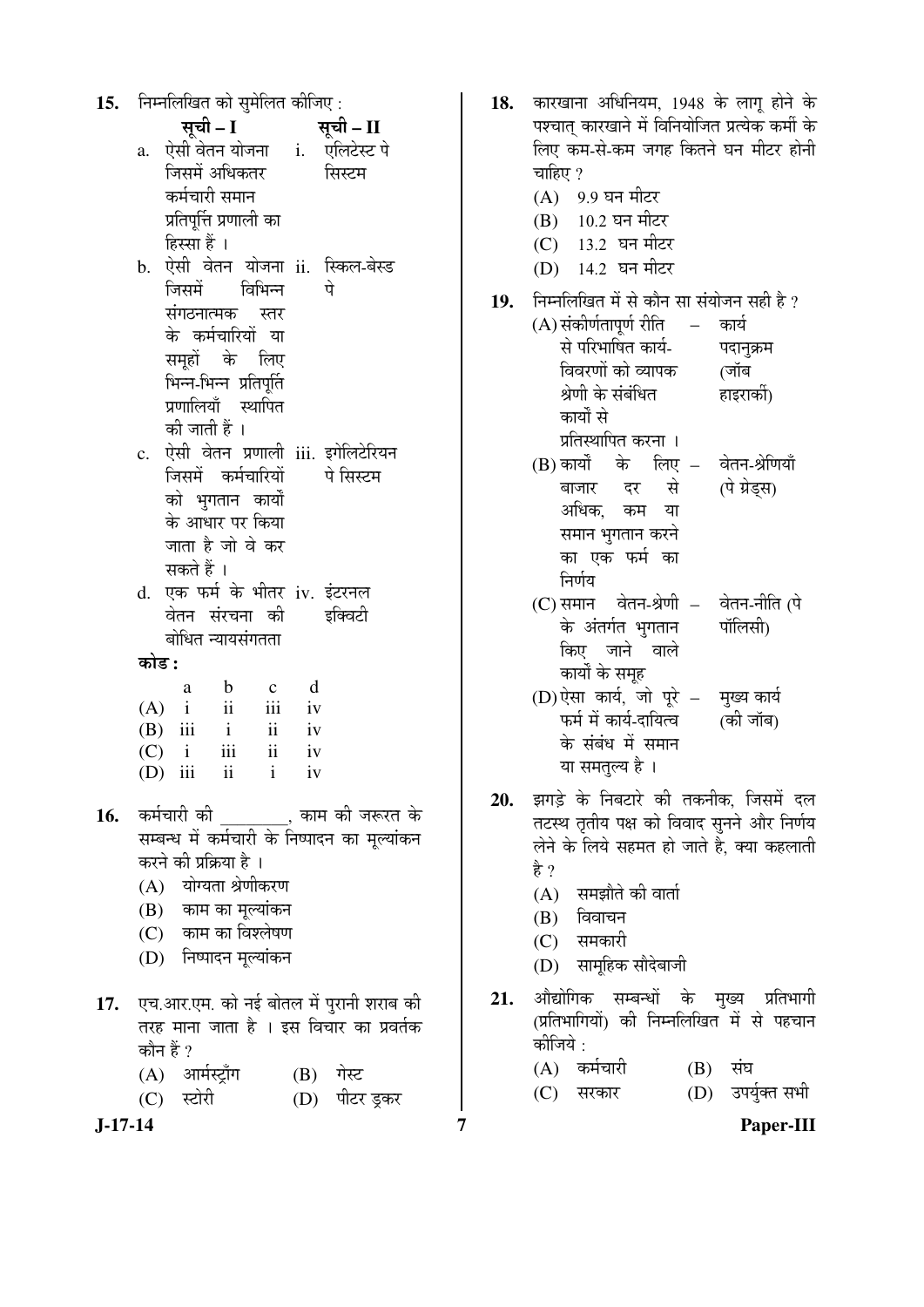- **22.** The yield to maturity of a bond is the interest rate
	- (A) that makes the total cash flows receivable from owning the bond equal to the price of the bond.
	- (B) that makes the present value of cash flows receivable from owning the bond equal to the price of the bond.<br>that makes
	- (C) that makes cash flows receivable from the bond till the first call equal to the face value of the bond.
	- (D) none of the above
- **23.** Match the correct options for the following capital budgeting appraisal criteria :
	- **List I List II**  a. The criterion i. Internal Rate based on the cash flows of a limited period.<br>b. The of Return b. The criterion ii. Pay-back
	- based on profit over life of the project. Method
	- c. The criterion that iii. Accounting considers cash flows over the life of project which considered the time value of money. Rate of Return
	- d. The criterion that iv. Net Present derives the outcomes in terms of the rate of return considering the cash flows over the life of project with the time value of money. Value

#### **Codes :**

|     | a            | h                       | $\mathbf{c}$            | d            |
|-----|--------------|-------------------------|-------------------------|--------------|
| (A) | $\mathbf{i}$ | $\overline{\mathbf{u}}$ | iii                     | iv           |
|     |              | $(B)$ ii iii            | iv                      | $\mathbf{i}$ |
|     |              | $(C)$ iii iv            | i                       | ii           |
|     | $(D)$ iv     | iii                     | $\overline{\mathbf{1}}$ |              |

**Paper-III 8 J-17-14**

**24.** Match the following theories with reference to the capital structure theories :

#### **List – I List – II**  a. Traditional Approach i. Highly profitable companies generally use little debt.

- b. Trade-off Theory
- c. Packingorder theory

ii. Optimal capital structure exists iii. Optimal debtequity ratio of profitable firm that has stable, tangible assets would be higher than the optimal debt-equity ratio of unprofitable firm.

#### **Codes :**

|     | a            | h   | $\mathbf c$ |
|-----|--------------|-----|-------------|
| (A) | $\mathbf{i}$ | ii  | 111         |
| (B) | ii           | iii | i           |
| (C) | iii          |     | ii          |
| (D) |              | iii | ii          |

- **25.** Lintner Model shows that the current dividend depends
	- (A) partly on current earnings and partly on the previous year's dividend.
	- (B) partly on market rate of return and partly on the expected rate of return.
	- (C) partly on current earnings and partly on the expected rate of return.
	- (D) partly on previous year's dividend and partly on the market rate of return.
- **26.** "The difference between the forward rate and the spot rate is just enough to offset the difference between the interest rate in the two currencies." This concept is known as
	- (A) Purchasing power parity
	- (B) Fisher effect
	- (C) Interest rate parity
	- (D) International Fisher effect
		-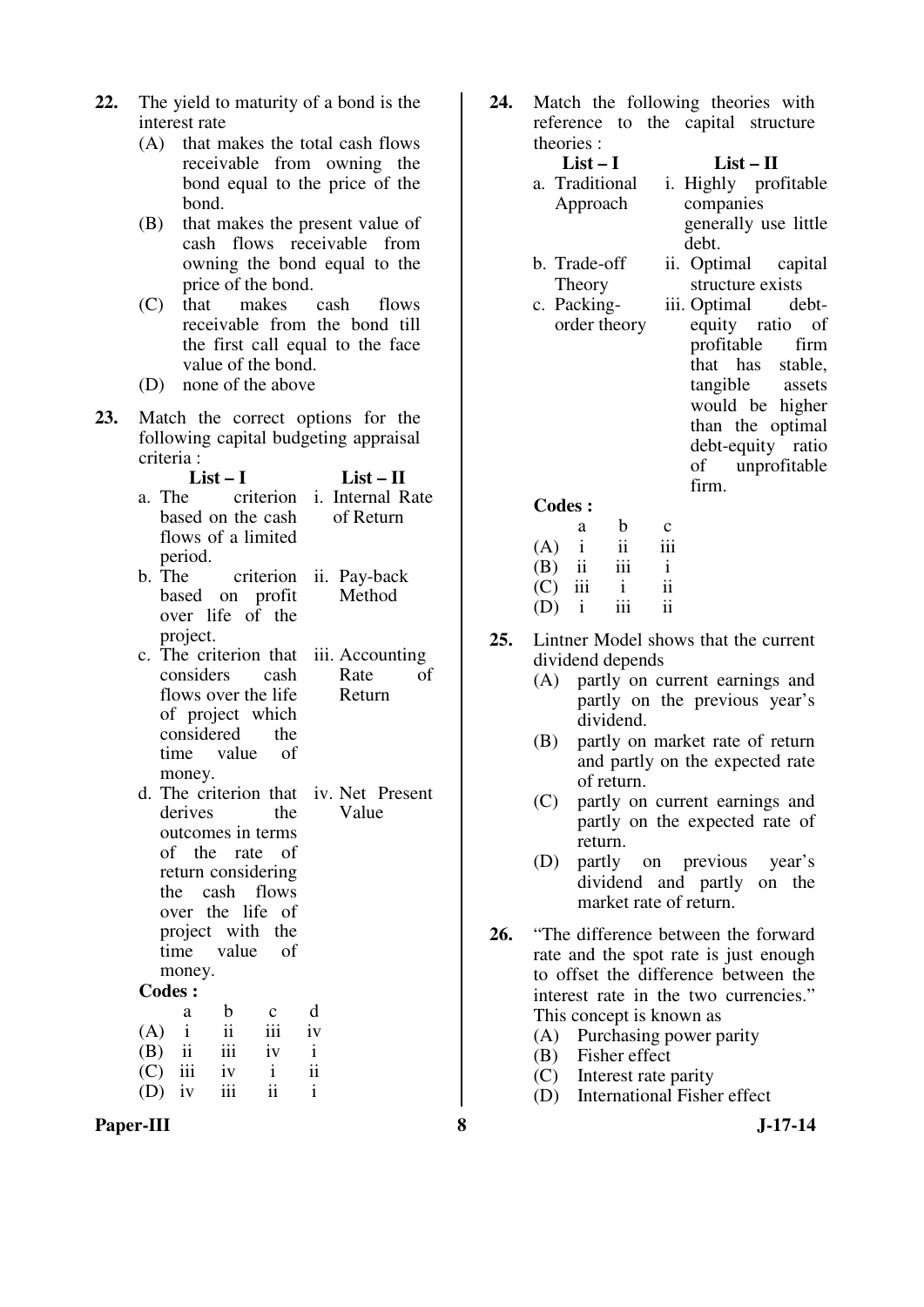|  |  | 22.    बॉण्ड की परिपक्वता पर लब्धि, ब्याज दर है जो |
|--|--|----------------------------------------------------|
|  |  |                                                    |

- $(A)$  बॉण्ड की कीमत के बराबर बॉण्ड स्वामित्व से कुल नकद प्रवाह को प्राप्य बनाता है ।
- (B) बॉण्ड की कीमत के बराबर बॉण्ड स्वामित्व से नकद प्रवाह के वर्तमान मल्य को प्राप्य बनाता है ।
- (C) बॉण्ड के अंकित मूल्य के बराबर प्रथम माँग तक बॉण्ड से नकद प्रवाह को प्रापण योग्य बनाता है।
- (D) उपर्युक्त में से कोई नहीं
- 23. निम्नलिखित पुँजी बजटन मुल्यांकन कसौटी के लिये सही विकल्प का मिलान कीजिये :

|    | सूची – I              | सूची – II  |
|----|-----------------------|------------|
| a. | सीमित काल के          | प्रतिफल की |
|    | नकद प्रवाहों पर       | आन्तरिक    |
|    | आधारित कसौटी          | दर         |
| h  | पोजेक्ट के समयोपरि ii | ्थगतान ∕पे |

- $b.$  प्राजक्ट क समयापार  $11.$ लाभ पर आधारित कसौटी મુનતાન (પ बैका विधि
- c. कसौटी जो प्रोजेक्ट iii. प्रतिफल*की* के समय अवधि पर नकद प्रवाहों तथा मुद्रा के समय मृल्य पर विचार करती है । लेखाकर्म दर
- d. कसौटी जो प्रोजेक्ट iv. निवल को समयावधि पर मुद्रा के समय मूल्य के साथ नकद प्रवाहों पर विचार करते <u>ह</u>ुए प्रतिफल की दर के सम्बन्ध में परिणाम निकालती है । वर्तमान दर

## कोड़ **:**

|  | a b c d           |  |
|--|-------------------|--|
|  | $(A)$ i ii iii iv |  |
|  | $(B)$ ii iii iv i |  |
|  | $(C)$ iii iv i ii |  |
|  | $(D)$ iv iii ii i |  |

24. निम्नलिखित सिद्धान्तों को पँजीगत संरचना सिद्धान्तों के सम्बन्ध में समेलित कीजिये :

|    | सूची – I     |     | सूची - II                  |
|----|--------------|-----|----------------------------|
| a. | पारम्परिक    | i.  | अत्याधिक लाभदायक           |
|    | उपागम        |     | कम्पनियाँ सामान्यतया       |
|    |              |     | कम ऋण का उपयोग             |
|    |              |     | करती है ।                  |
| b. | ट्रेड-ऑफ     | ii. | अनुकूलतम पूँजीगत           |
|    | थ्योरी       |     | संरचना मौजूद है ।          |
|    | पैकिंग-ऑर्डर |     | iii.  लाभदायक फर्म जिसकी   |
|    | थ्योरी       |     | स्थिर, गोचर परिसम्पत्तियाँ |
|    |              |     | हैं, उसका अनुकूलतम         |
|    |              |     | ਜ਼ਗਾ ਟਰਿਕਟੀ -ਖ਼ਤਾਬਰ        |

ऋण-इक्विटा अनुपात अलाभदायक फर्म के अनुकूलतम ऋण-इक्विटी अनुपात से अधिक होता है ।

󜅐ݟ **:**

|     | a            | b   | c   |
|-----|--------------|-----|-----|
| (A) | $\mathbf{i}$ | ii  | 111 |
| (B) | ii           | iii | i   |
| (C) | iii          |     | ii  |
| (D) |              | 111 | 11  |

- **25.** लिंटनर मॉडल दर्शाता है कि चाल लाभांश निम्नलिखित पर निर्भर करता है:
	- (A) आंशिक रूप से चालू कमाई (आय) पर और आंशिक रूप से पिछले वर्ष के लाभांश पर
	- (B) ओशिक रूप से प्रतिफल की बाजार दर पर और आंशिक रूप से प्रतिफल की प्रत्याशित दर पर
	- (C) आंशिक रूप से चालू कमाई पर और <u>ऑशिक रूप से प्रतिफल की प्रत्याशित</u> दर पर
	- $(D)$  अंशिक रूप से पिछले वर्ष के लाभांश पर और आंशिक रूप से प्रतिफल की बाजार दर पर
- 26. अग्रवर्ती दर और हाजिर दर के बीच अन्तर, दो मुद्रा चलनों में ब्याज दर के बीच अन्तर को ँसमाप्त कर देने के लिये मात्र पर्याप्त होता है । इस प्रत्यय को किस नाम से जाना जाता है ?
	- $(A)$  क्रय शक्ति समता
	- $(B)$  फिशर प्रभाव
	- $(C)$  ब्याज दर समता
	- (D) अंतर्राष्ट्रीय फिशर प्रभाव

**J-17-14 9 Paper-III**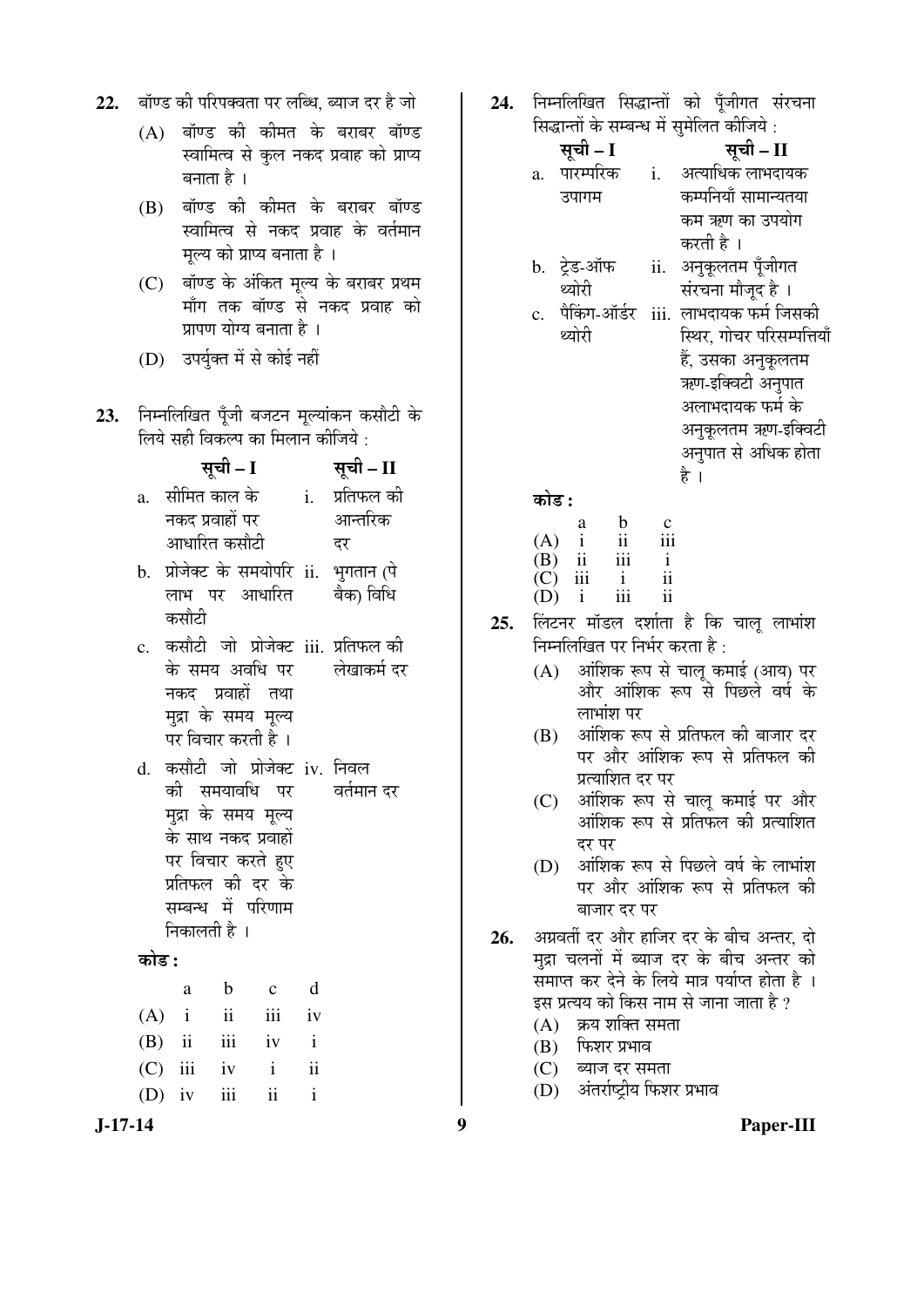| 27. | Match the following terms:           |             |                     |                  |                       |  |  |  |
|-----|--------------------------------------|-------------|---------------------|------------------|-----------------------|--|--|--|
|     | $List-I$                             | $List - II$ |                     |                  |                       |  |  |  |
|     | a. Forward                           |             | i. An               |                  | agreement             |  |  |  |
|     | contract                             |             |                     |                  | between two parties   |  |  |  |
|     |                                      |             |                     |                  | to exchange one set   |  |  |  |
|     |                                      |             |                     |                  | of cash flows for     |  |  |  |
|     |                                      |             | another             |                  |                       |  |  |  |
|     | b. Futures                           |             |                     |                  | ii. A standardized    |  |  |  |
|     | contract                             |             | contract            |                  |                       |  |  |  |
|     | c. Swap                              |             |                     |                  | iii. The seller of an |  |  |  |
|     |                                      |             |                     |                  | instrument grants     |  |  |  |
|     |                                      |             |                     |                  | the buyer the right,  |  |  |  |
|     |                                      |             | but                 | not              | the                   |  |  |  |
|     |                                      |             |                     |                  | obligation, to buy    |  |  |  |
|     |                                      |             |                     |                  | or sell some asset at |  |  |  |
|     |                                      |             |                     |                  | a pre-determined      |  |  |  |
|     |                                      |             |                     |                  | price during the      |  |  |  |
|     |                                      |             |                     | specified period |                       |  |  |  |
|     | d. Options                           |             |                     |                  | iv. A tailor made     |  |  |  |
|     |                                      |             | contract            |                  |                       |  |  |  |
|     | <b>Codes:</b>                        |             |                     |                  |                       |  |  |  |
|     | b<br>a                               |             | $\mathbf{c}$        | d                |                       |  |  |  |
|     | $(A)$ i<br>iii                       |             | $\ddot{\mathbf{i}}$ | iv               |                       |  |  |  |
|     | $(B)$ ii<br>iv                       |             | iii                 | $\mathbf{i}$     |                       |  |  |  |
|     | $(C)$ iii i                          |             | iv                  | $\ddot{\rm ii}$  |                       |  |  |  |
|     | $\overline{\textbf{ii}}$<br>$(D)$ iv |             | $\mathbf{i}$        | iii              |                       |  |  |  |
|     |                                      |             |                     |                  |                       |  |  |  |

- **28.** An analysis of percentage financial statement where all the Balance Sheet items are divided by the total assets and all the income statement items are divided by net sales or revenue is known as
	- (A) Index Analysis
	- (B) Trend Analysis
	- (C) Ration Analysis
	- (D) Common size Analysis
- **29.** A company collecting cash from customers within two days and paying to suppliers in 35 days, will have
	- (A) Negative operating cycle
	- (B) Negative cash cycle
	- (C) Both (A) and (B)
	- (D) None of (A) or (B)
- Paper-III 10 J-17-14

**30.** Match the following expressions :

| $List-I$      | $List-II$               |
|---------------|-------------------------|
| a. Venture    | Emphasises<br>1.<br>on  |
| capital       | Corporate               |
|               | governance              |
| b. Private    | ii. Issue of securities |
| equity        | to a select group       |
|               | of persons<br>not       |
|               | exceeding 49            |
| c. Private    | iii. Emphasises<br>on   |
| placement     | Management              |
|               | capability              |
| <b>Codes:</b> |                         |
| h<br>a        |                         |
| (A)           | 111                     |

| (A) | $\mathbf{i}$            | $\mathbf{ii}$ | 111 |
|-----|-------------------------|---------------|-----|
| (B) | $\overline{\mathbf{u}}$ | 111           | i   |
| (C) | - 111                   | $\mathbf{i}$  | ii  |
| (D) | $\mathbf{i}$            | iii           | ii  |

- **31.** The fundamental determinant of a person's wants and behaviour is
	- (A) Perception
	- (B) Personality
	- (C) Culture
	- (D) Social Group
- **32.** Consider the following statements :
	- (1) Exclusive dealing amounts to a restrictive agreement under the Competition Act, 2002.
	- (2) The rate of growth in the service sector in India is highest among all the other sectors of economy.
	- (3) Predatory pricing is not regulated under any law.
	- (4) A company using sales force promotion and trade promotion is using "Pull" strategy.

 Indicate the correct answer out of the following :

- (A) While statements (1) and (2) are true, (3) and (4) are not.
- (B) While statements (1) and (3) are true, rest are not.
- (C) While statement (2) is true, others are not.
- (D) All the statements are true.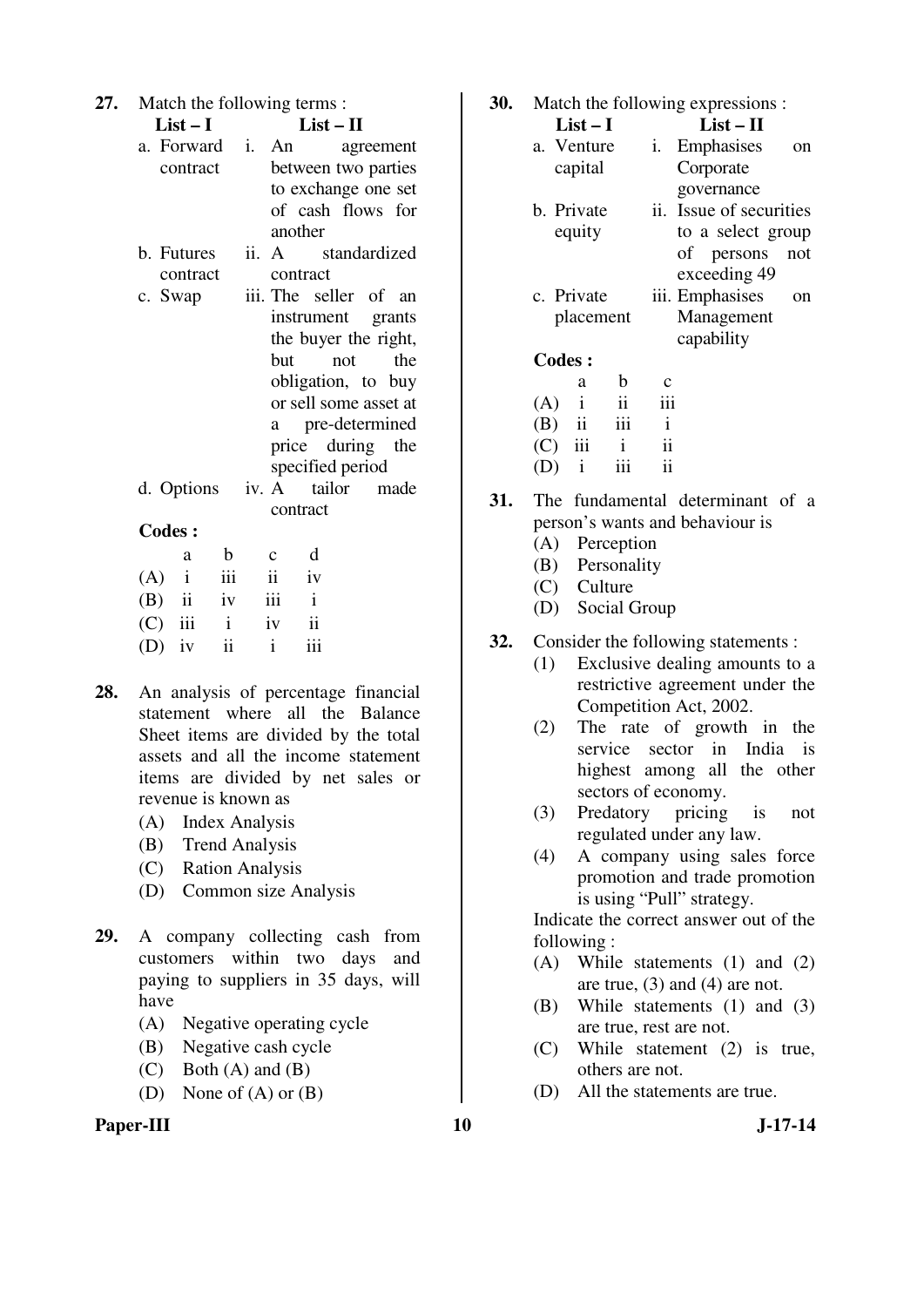| 27. | निम्नलिखित पदों का मिलान कीजिये |              |              |             |  |                    |                                |  |  |                                 |  |
|-----|---------------------------------|--------------|--------------|-------------|--|--------------------|--------------------------------|--|--|---------------------------------|--|
|     |                                 |              | सूची – I     |             |  | सूची – II          |                                |  |  |                                 |  |
|     |                                 |              | a. अग्रवर्ती |             |  |                    | i. एक समुच्चय के नकद           |  |  |                                 |  |
|     |                                 | संविदा       |              |             |  |                    | प्रवाह का दूसरे के साथ         |  |  |                                 |  |
|     |                                 |              |              |             |  |                    | विनिमय करने के लिये दो         |  |  |                                 |  |
|     |                                 |              |              |             |  |                    | दलों के बीच समझौता             |  |  |                                 |  |
|     | b.                              | वायदा        |              |             |  |                    | ii.  मानकीकृत संविदा           |  |  |                                 |  |
|     |                                 | संविदा       |              |             |  |                    |                                |  |  |                                 |  |
|     |                                 | c. स्वैप     |              |             |  |                    | iii. उपकरण का विक्रेता, क्रेता |  |  |                                 |  |
|     |                                 |              | (अदला-       |             |  |                    | को निश्चित समयावधि के          |  |  |                                 |  |
|     |                                 | बदली)        |              |             |  |                    | दौरान पूर्व-निर्धारित कीमत     |  |  |                                 |  |
|     |                                 |              |              |             |  |                    |                                |  |  | पर कुछ परिसम्पत्ति खरीदने       |  |
|     |                                 |              |              |             |  |                    | या बेचने का दायित्व नहीं       |  |  |                                 |  |
|     |                                 |              |              |             |  |                    | देता है, अधिकार देता है ।      |  |  |                                 |  |
|     |                                 | d. विकल्प    |              |             |  |                    |                                |  |  | iv. पूर्णतया उपयुक्त (टेलर मेड) |  |
|     |                                 |              |              |             |  |                    | संविदा                         |  |  |                                 |  |
|     | कोड :                           |              |              |             |  |                    |                                |  |  |                                 |  |
|     |                                 |              | a            | $\mathbf b$ |  | $\mathbf c$        | d                              |  |  |                                 |  |
|     | (A)                             | $\mathbf{i}$ |              | iii         |  | ii                 | iv                             |  |  |                                 |  |
|     |                                 |              | $(B)$ ii     | iv          |  | iii                | $\mathbf{i}$                   |  |  |                                 |  |
|     |                                 | $(C)$ iii    |              | i           |  | iv<br>$\mathbf{i}$ | $\overline{\mathbf{u}}$<br>iii |  |  |                                 |  |
|     | (D)                             | iv           |              | ii          |  |                    |                                |  |  |                                 |  |

- 28. प्रतिशत वित्तीय विवरण का विश्लेषण, जहाँ तुलनपत्र की समस्त मदें कुल परिसम्पत्तियों के द्वारा विभाजित की जाती हैं और समस्त आय विवरण की मदें निवल बिक्रियों या आगम द्वारा विभाजित की जाती है. किस नाम से जाना जाता है ?
	- $(A)$  सुचकांक विश्लेषण
	- $(B)$  प्रवृत्ति विश्लेषण
	- (C) अनुपात विश्लेषण
	- (D) सर्वनिष्ठ आकार विश्लेषण
- 29. एक कम्पनी जो दो दिनों के अन्दर ग्राहकों से नकद संग्रहीत कर रही है और आपूर्तिकारों को 35 दिनों में भगतान करती है. किस स्थिति का सामना करेगी ?
	- $(A)$  ऋणात्मक प्रचालन चक्र
	- (B) ऋणात्मक नकद चक्र
	- $(C)$   $(A)$  और  $(B)$  दोनों
	- (D)  $(A)$  या  $(B)$  में से कोई नहीं
- 

30. निम्नलिखित अभिव्यक्तियों या कथनों को  $\overrightarrow{u}$ 

| $\mathcal{A}$ and $\mathcal{A}$ |                             |
|---------------------------------|-----------------------------|
| सूची - I                        | सूची – II                   |
|                                 | i. कॉरपोरेट शासन पर जोर     |
|                                 | देता है ।                   |
|                                 | ii. ज्यादा से ज्यादा 49     |
|                                 | व्यक्तियों के चुनिंदा समूह  |
|                                 | को प्रतिभूतियों का निर्गमन  |
|                                 | iii. प्रबन्धन क्षमता पर जोर |
|                                 | देता है ।                   |
|                                 |                             |
| $\mathbf b$                     | $\mathbf c$                 |
| ii                              | iii                         |
|                                 | $\mathbf{i}$                |
| $\mathbf{i}$                    | $\mathbf{ii}$               |
| iii                             | ii                          |
|                                 | iii                         |

- **31.** एक व्यक्ति की आवश्यकताओं तथा व्यवहार का मूलभूत निर्धारक है
	- $(A)$  बोध/धारणा
	- (B) व्यक्तित्व
	- (C) संस्कृति
	- (D) सामाजिक समूह
- 32. Fiमलिखित वक्तव्यों पर विचार कीजिए:
	- $1.$  प्रतिस्पर्धा अधिनियम, 2002 के अंतर्गत अनन्य सौदेबाजी, प्रतिबंधक समझौता के बराबर है ।
	- 2. भारत में अर्थव्यवस्था के समस्त क्षेत्रों में से सेवा-क्षेत्र की वृद्धि-दर सबसे अधिक है ।
	- 3. स्वार्थचालित कीमत निर्धारण किसी कानून द्वारा विनियमित नहीं है ।
	- 4. विक्रय बल प्रोत्साहन तथा व्यापार प्रोत्साहन का प्रयोग करने वाली कम्पनी 'पल' रणनीति का प्रयोग कर रही है<sup>।</sup>

निम्नलिखित में से सही उत्तर चुनिए:

- $(A)$  वक्तव्य (1) तथा (2) सही हैं, परन्तु (3) और  $(4)$  सही नहीं हैं।
- $(B)$  वक्तव्य (1) तथा (3) सही हैं, अन्य सभी सही नहीं हैं ।
- $(C)$  वक्तव्य  $(2)$  सही है, अन्य सभी सही नहीं हैं ।
- (D) सभी वक्तव्य सही हैं।

**J-17-14 11 Paper-III**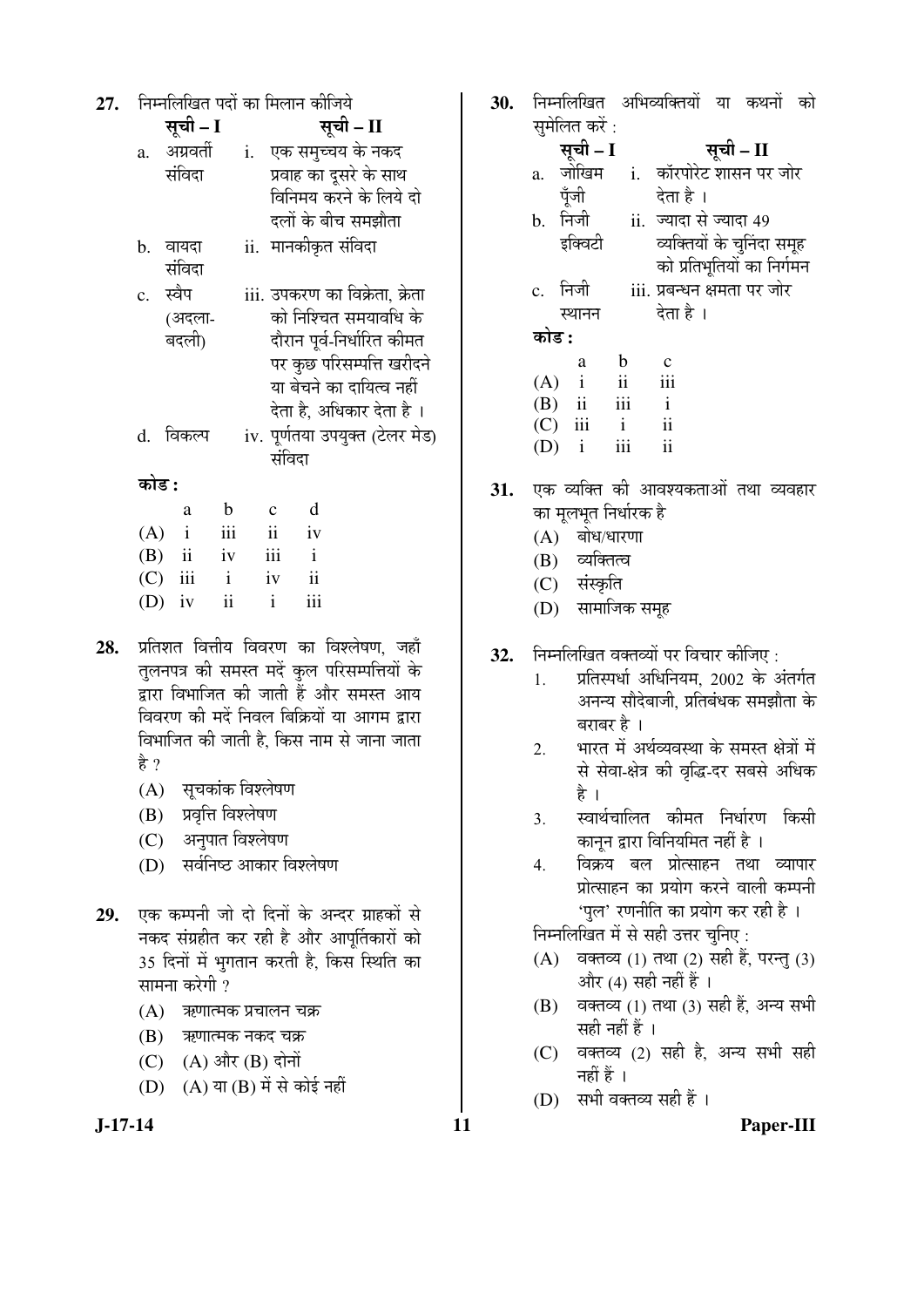- **33.** Personal influence is most important at the \_\_\_\_\_ stage of the consumer adoption process.
	- (A) Adoption (B) Awareness
	- (C) Evaluation (D) Trial
- **34.** The price setting method most closely corresponding of the concept of product positioning is
	- (A) Cost-plus pricing
	- (B) Psychological pricing
	- (C) Going-rate pricing
	- (D) Perceived-value pricing
- **35.** Use of mail, telephone and other non-personal contact tools to communicate with, or solicit a response from, specific customers and prospects is called
	- (A) Advertising
	- (B) Direct Marketing
	- (C) Sales Promotion
	- (D) Public Relations
- **36.** marketing describes the employees' skills in serving the clients.
	- (A) External
	- (B) Interactive
	- (C) Internal
	- (D) Relationship
- **37.** Match the two sets of concepts :

|                | $List-I$     | $List-II$           |             |                                  |
|----------------|--------------|---------------------|-------------|----------------------------------|
|                |              |                     |             | i. Evaluation of a. Perception   |
|                |              | Alternatives        |             |                                  |
|                |              | ii. Post-purchase   |             | b. Cognitive                     |
|                | behaviour    |                     |             | Dissonance                       |
| iii. Selective |              |                     |             | c. Life style                    |
|                | distortion   |                     |             |                                  |
|                |              |                     |             | iv. Psychographic d. Expectancy- |
|                |              | segmentation        |             | value model                      |
| <b>Codes:</b>  |              |                     |             |                                  |
|                | a            | b                   | $\mathbf c$ | d                                |
| (A)            | $\mathbf{i}$ | $\mathbf{ii}$       | iii         | $\mathbf{i}$                     |
| $(B)$ ii       |              | iii                 | iv          | $\mathbf{i}$                     |
| (C)            | iii          | $\ddot{\mathbf{i}}$ | iv          | $\mathbf{i}$                     |
|                | iv           |                     | ii          | i                                |

Paper-III **12** J-17-14

- **38.** Which of the following determinants of service quality is the most important ?
	- (A) Empathy
	- (B) Reliability
	- (C) Responsiveness
	- (D) Tangibility
- **39.** While developing customer loyalty programmes, database is often not helpful in
	- (A) Identifying prospective customers
	- (B) Deepening customer loyalty
	- (C) Avoiding serious customer mistakes
	- (D) Creating consumer associations
- **40.** The problem caused by a redundant constraint is that
	- (A) the problem shall have no feasible solution.
	- (B) the problem shall have a bounded solution.
	- (C) the redundant constraint can never be satisfied.
	- (D) none of the above.
- **41.** The upper control limit for an R-chart is
- (A)  $\overline{R} D_3$
- (B)  $\overline{R} D_4$
- (C)  $\bar{R}$  (1 + 3d<sub>3</sub> / (d<sub>2</sub>  $\sqrt{n}$ ))
- (D)  $\overline{X} + A_2$  $\overline{\phantom{0}}$ R
- **42.** A company uses rivets at a rate of 15,000 kg per year, rivets costing  $\bar{z}$  6 per kg. If the cost of placing an order is  $\bar{\tau}$  60 and the carrying cost of the inventory is 30 percent per annum, the Economic Order Quality will be
	- (A)  $1000 \times \sqrt{2}$  kg
	- (B) 1000 kg
	- (C)  $100\sqrt{10}$  kg
	- (D) 200  $\sqrt{5}$  kg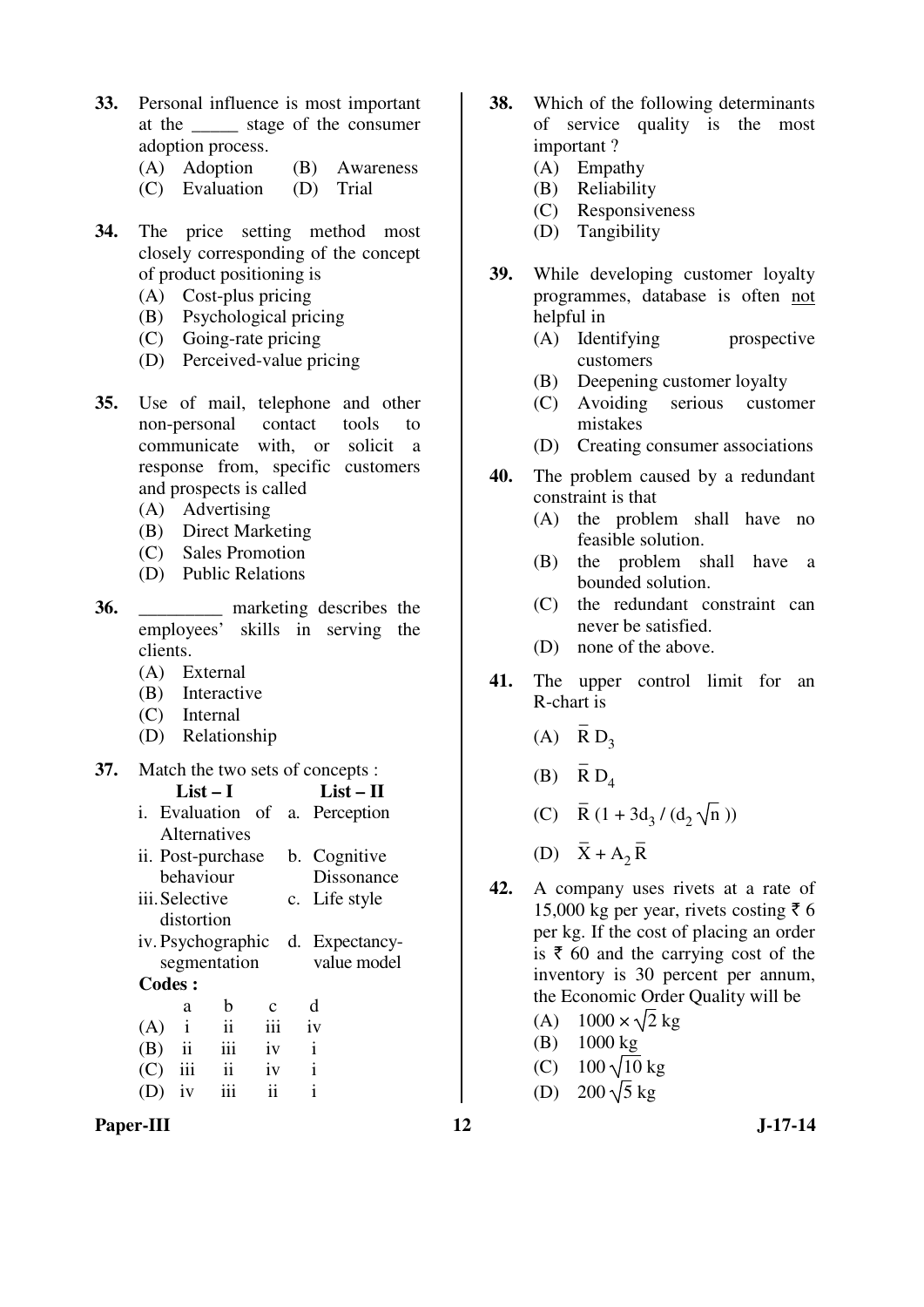- 33. उपभोक्ता अंगीकरण प्रक्रिया की किस अवस्था में वैयक्तिक प्रभाव सर्वाधिक महत्त्वपर्ण है ?
	- $(A)$  अंगीकरण
	- (B) जानकारी
	- (C) मूल्यांकन
	- (D) परीक्षण (ट्रायल)
- **34.** उत्पाद स्थितिकरण से निकटतम अनुरूपता रखने वाली कीमत निर्धारण विधि कौन सी है ?
	- $(A)$  लागतोपरि कीमत निर्धारण
	- $(B)$  मनोवैज्ञानिक कीमत निर्धारण
	- (C) चाल्-दर कीमत निर्धारण
	- (D) बोध-मुल्य कीमत निर्धारण
- **35.** ¾ÖŸÖÔ´ÖÖ®Ö ŸÖ£ÖÖ ÃÖÓ³ÖÖ×¾ÖŸÖ ÝÖÏÖÆüÛúÖë ÃÖê ÃÖÓ"ÖÖ¸ü Ûú¸ü®Öê µÖÖ उनसे अनुक्रिया पाने के लिए मेल, टेलीफोन तथा अन्य निर्वेयक्तिक सम्पर्क साधनों के प्रयोग को क्या कहते हैं ?
	- $(A)$  विज्ञापन कार्य
	- $(B)$  प्रत्यक्ष विपणन
	- (C) विक्रय संवर्धन
	- (D) जन-सम्पर्क
- **36.** \_\_\_\_\_\_×¾Ö¯ÖÞÖ®Ö, ÝÖÏÖÆüÛúÖë ÛúÖê ÃÖê¾ÖÖ ¯ÖϤüÖ®Ö Ûú¸ü®Öê में कर्मचारियों के कौशल का वर्णन करता है।
	- $(A)$  बाह्य
	- (B) अन्योन्यक्रियात्मक
	- (C) आंतरिक
	- (D) संबंध
- **37.** अवधारणाओं के दो सेट्स को सुमेलित कीजिए :

| सूची – I                                                                                                          | सूची - II                            | (C) $N(1 + 3u_3/(u_2)(1))$                                                                                                           |
|-------------------------------------------------------------------------------------------------------------------|--------------------------------------|--------------------------------------------------------------------------------------------------------------------------------------|
| i. विकल्पों<br>का a. धारणा                                                                                        |                                      | (D) $X + A_2 \overline{R}$                                                                                                           |
| मुल्यांकन<br>ii. क्रयोपरान्त<br>व्यवहार                                                                           | 42.<br>b. संज्ञानात्मक<br>विसंवादिता | एक कम्पनी प्रति वर्ष 15000 kg की दर से<br>रिवटों (या कीलक) का उपयोग करती है ।                                                        |
| iii. चयनित विरूपण c. जीवन शैली<br>iv. मनोवृत्तिपरक d. प्रत्याशा मूल्य<br>विभाजीकरण                                | मॉडल                                 | रिवटों का दाम प्रति kg ₹ 6 है । यदि ऑर्डर<br>देने की लागत ₹ 60 है और रहतिया की निभाव<br>लागत प्रति वर्ष 30 प्रतिशत की है, तो 'आर्थिक |
| कोड :                                                                                                             |                                      | आदेश मात्रा' होगी                                                                                                                    |
| $\mathbf b$<br>$\mathbf{C}$<br>a<br>$\overline{\mathbf{u}}$<br>iii<br>$\mathbf{i}$<br>(A)<br>iii<br>$\mathbf{ii}$ | d<br>iv                              | (A) $1000 \times \sqrt{2}$ kg<br>1000 kg<br>(B)                                                                                      |
| iv<br>(B)<br>iii<br>$\overline{\mathbf{u}}$<br>iv<br>(C)<br>iii<br>$\overline{\mathbf{u}}$                        | $\mathbf{i}$<br>$\mathbf{i}$         | (C) $100\sqrt{10}$ kg<br>(D) $200\sqrt{5}$ kg                                                                                        |
| $\mathbf{i}$<br>$(D)$ iv<br>J-17-14                                                                               | 13                                   | Paper-III                                                                                                                            |

- 38. सेवा गणवत्ता का निम्नलिखित में से कौन सा निर्धारक सर्वाधिक महत्त्वपूर्ण है ?
	- $(A)$  तदनुभूति
	- $(B)$  विश्वसनीयता
	- (C) अनुक्रियात्मकता
	- $(D)$  मुर्तता
- 39. ग्राहक निष्ठा कार्यक्रमों को विकसित करते समय, बहुधा डेटाबेस निम्नलिखित में से किसमें सहायक नहीं होता ?
	- $(A)$  संभावित ग्राहकों की पहचान में
	- (B) प्राहक निष्ठा को गहन बनाने में
	- $(C)$  गंभीर ग्राहक गलतियों का परिहार करने में
	- (D) उपभोक्ता संघ गठित करना ।
- 40. अतिशय (या फालत्) अवरोध द्वारा उत्पन्न समस्या है $\,$ :
	- $(A)$  समस्या का कोई व्यवहार्यक्षम हल नहीं है ।
	- (B) समस्या का परिबद्ध हल होगा ।
	- $(C)$  अतिशय अवरोध कभी भी संतष्ट नहीं किया जा सकता है ।
	- (D) उपर्युक्त में से कोई नहीं
- 41. R-चार्ट के लिये उच्च नियंत्रण सीमा है:
- (A)  $\overline{R} D_3$
- (B)  $\overline{R} D_4$
- (C)  $\bar{R}$  (1 + 3d<sub>3</sub> / (d<sub>2</sub>  $\sqrt{n}$ ))
- (D)  $\overline{X} + A_2$  $\frac{1}{n}$ R
- 42. एक कम्पनी प्रति वर्ष 15000 kg की दर से <u>रिवटों (या कीलक) का उपयोग करती है</u> । रिवटों का दाम प्रति  $\text{kg}$  ₹ 6 है। यदि ऑर्डर देने की लागत  $\bar{\epsilon}$  60 है और रहतिया की निभाव लागत प्रति वर्ष 30 प्रतिशत की है. तो 'आर्थिक आदेश मात्रा' होगी
	- (A)  $1000 \times \sqrt{2}$  kg
	- (B) 1000 kg
	- (C)  $100\sqrt{10}$  kg
	- (D) 200  $\sqrt{5}$  kg
-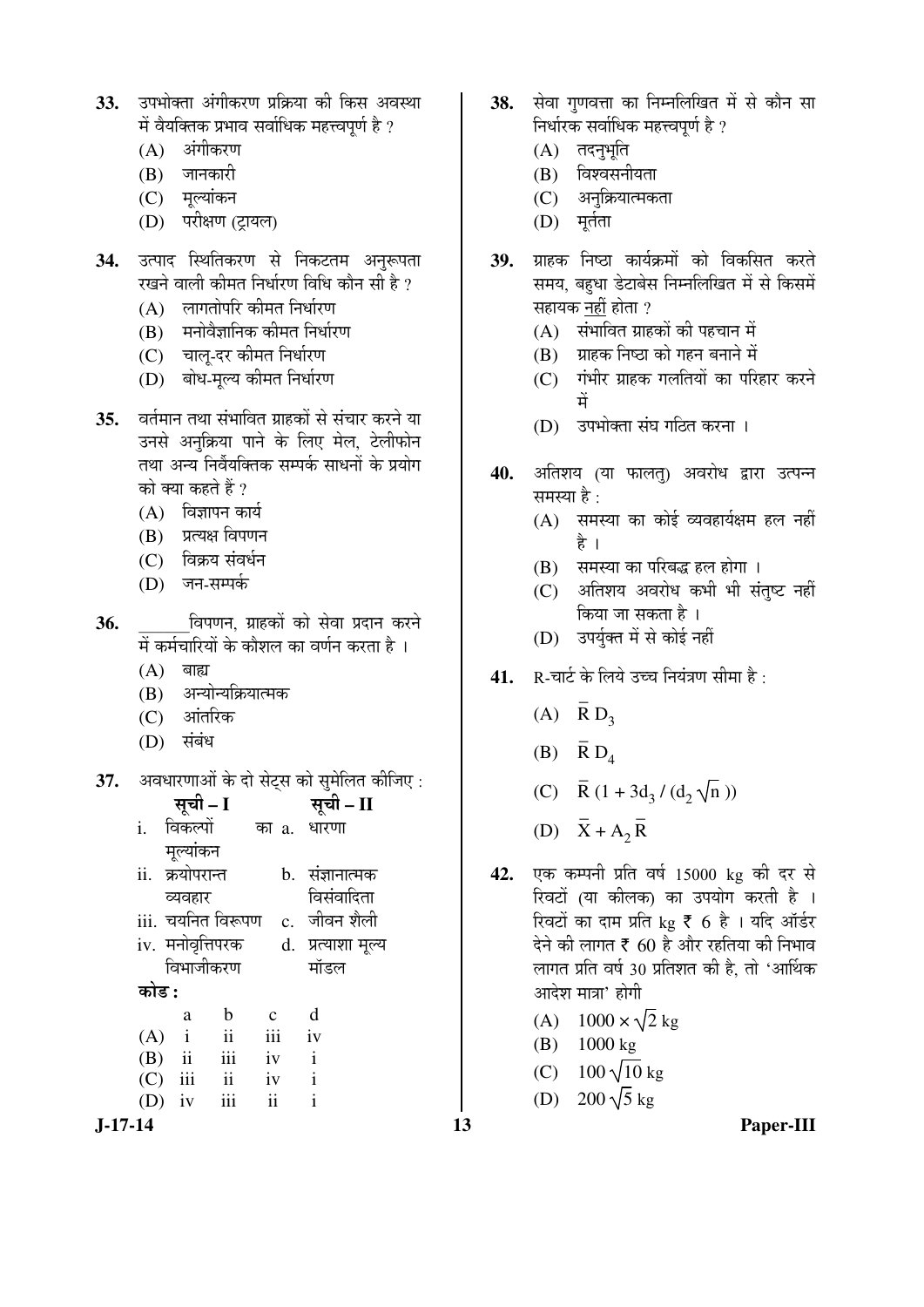- **43.** The arrival rate of customers at a service window of a cinema hall follows a probability distribution with a mean rate of 45 per hour. If the service rate of the clerk follows Poisson distribution, with a mean of 60 per hours, what is the probability of having no customer in the system ?
	- (A) 0.75 (B) 0.60
	- (C) 0.25 (D) 0.45
- **44.** From which of the following can retailers immediately determine, how many packets they should stock each day to maximize the profit ?
	- (i) Expected profit from each stocking action
	- (ii) Expected loss from each stocking action.
	- (iii) Conditional-profit table

#### **Codes :**

- $(A)$  (i), (ii) and (iii)
- $(B)$  (i) and (ii)
- $(C)$  (ii) and (iii)
- $(D)$  (i) and (iii)
- **45.** (i) In PERT, it is assumed that the activity times follow the beta distribution.
	- (ii) In CPM, two time and cost estimates are made for each activity, which are called the optimistic and pessimistic estimates.
	- (iii) Time is the only variable used in PERT.
	- (iv) While in PERT the emphasis is on event, in CPM the emphasis is on activity.
	- (A) All of the above are true.
	- (B) While (i) and (ii) are false, (iii) and (iv) are true.
	- (C) Only (i), (iii) and (iv) are true.
	- (D) All the above are false.

#### Paper-III 14 J-17-14

- **46.** If  $a = 4$  and  $b = 2$  for a particular estimating line with one independent variable, and the value of the independent variable is 2, what will be the value of the dependent variable ?
	- $(A)$  –1
	- $(B)$  0
	- $(C)$  8
	- (D) 10
- **47.** For estimating an equation to be a perfect estimator of the dependent variable, which of the following is true ?
	- (i) The standard error of the estimate is zero.
	- (ii) All the data points are on the regression line.
	- (iii) The co-efficient of determination is  $(-1)$ .

#### **Codes :**

- $(A)$  (i) and (ii) only
- $(B)$  (ii) and (iii) only
- $(C)$  (i) and (iii) only
- $(D)$  (i), (ii) and (iii)
- **48.** The 'F' ratio contains :
	- (i) Two estimates of the population variance
	- (ii) Two estimates of the population mean
	- (iii) One estimate of the population mean and one estimate of the population variance

# **Codes :**

- $(A)$  (i), (ii) and (iii)
- $(B)$  (i) and (ii)
- $(C)$  (i) only
- (D) (iii) only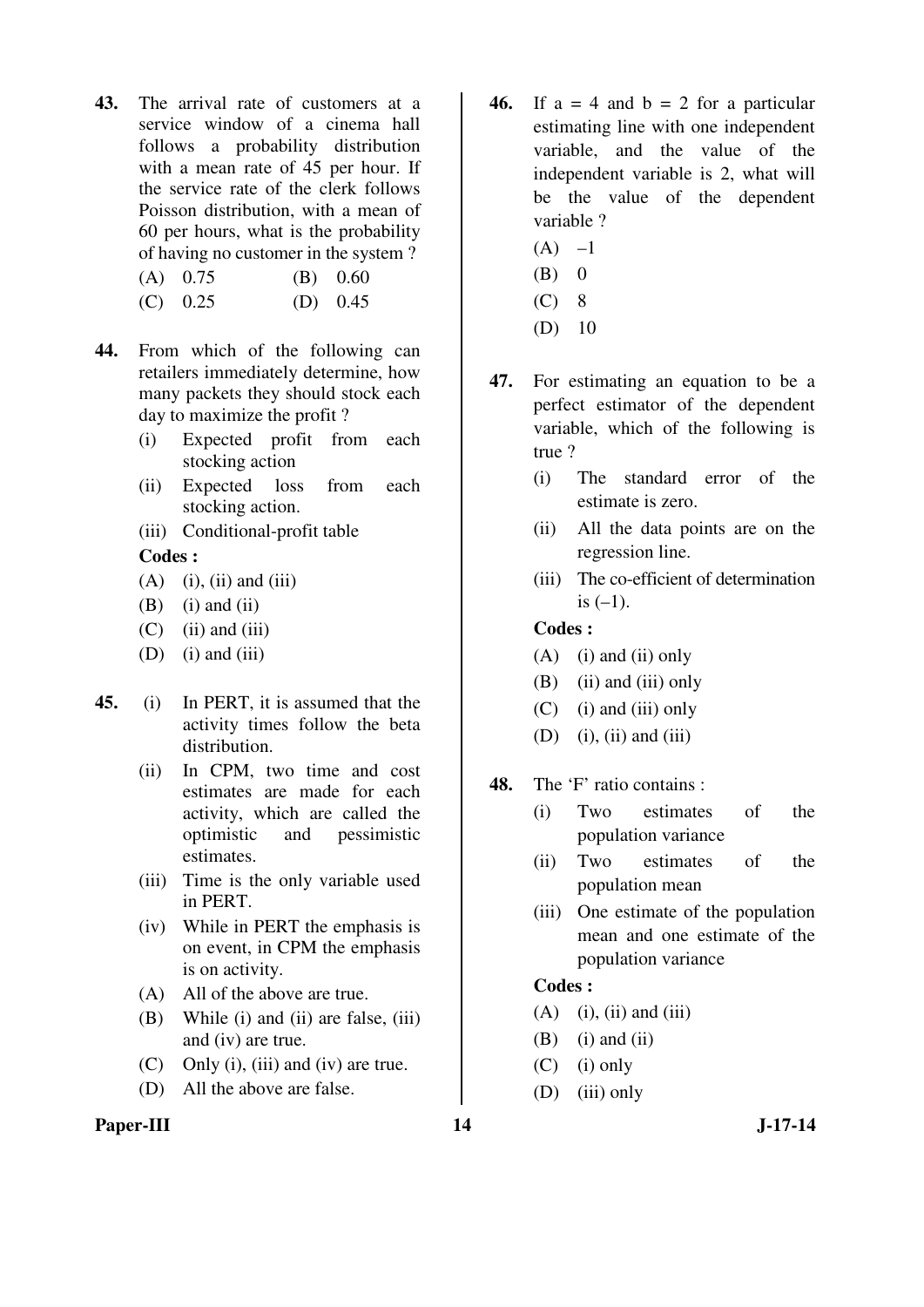- 43. सिनेमा हॉल की सेवा खिडकी (Service Window) पर ग्राहकों की आगमन दर प्रति घंटा 45 की ओसत दर के साथ प्रायिकता बंटन अनुसार है । यदि क्लर्क की सेवा दर प्रति घंटा 60 के माध्य के साथ प्वासों बंटन का पालन करती है. तो कोई ग्राहक न होने की प्रायिकता क्या होगी ?
	- (A) 0.75 (B) 0.60
	- (C) 0.25 (D) 0.45
- 44. निम्नलिखित में से किससे खुदरा व्यापारी तुरन्त यह निर्धारित कर सकते हैं कि लाभ को अधिकतम करने के लिये उन्हें प्रत्येक दिन कितने पैकेटों को भंडार में रखना चाहिये ?
	- (i) जिल्येक भंडारण क्रिया से प्रत्याशित लाभ
	- (ii) जिल्येक भंडारण क्रिया से प्रत्याशित हानि
	- (iii) सप्रतिबंध-लाभ तालिका
	- कोड :
	- $(A)$  (i), (ii) और (iii)
	- $(B)$  (i) और (ii)
	- $(C)$  (ii) और (iii)
	- $(D)$  (i) और (iii)
- **45.** (i) पर्ट (पी.ई.आर.टी.) में, यह माना जाता है कि गतिविधि समय बीटा बंटन का अनुपालन करता है ।
	- (ii) CPM में, दो समय एवं लागत अनुमान प्रत्येक गतिविधि के लिये निश्चित किये गये हैं. जो आशावादी तथा निराशावादी अनुमान कहलाते हैं ।
	- (iii) समय एकमात्र चर है जिसका पर्ट में उपयोग किया जाता है ।
	- $(iv)$  जबकि पर्ट में जोर घटना पर रहता है. CPM में जोर गतिविधि पर रहता है ।
	- (A) उपर्युक्त सभी सत्य हैं।
	- (B) (i) और (ii) असत्य हैं, (iii) और (iv) सत्य हैं ।
	- (C) केवल (i), (iii) और (iv) सत्य हैं ।
	- (D) उपर्युक्त सभी असत्य हैं ।
- 46. यदि एक स्वतंत्र चर के साथ एक विशेष अनमान रेखा के लिए  $a = 4$  तथा  $b = 2$  है एवं स्वतंत्र चर का मूल्य 2 है, तो आश्रित चर का मल्य क्या होगा ?
	- $(A)$  –1
	- $(B) 0$
	- $(C)$  8
	- (D) 10
- 47. किसी समीकरण को आश्रित चर का पूर्ण अनुमान होने के लिए निम्नलिखित में से क्या सही है ?
	- (i) अनुमान की मानक त्रुटि शून्य हो ।
	- (ii) सभी आँकड़ों के बिंदु प्रतिगमन रेखा पर हों ।
	- (iii) निर्धारण का सह-गुणांक  $(-1)$  है।

कोड ·

- $(A)$  केवल (i) तथा (ii)
- $(B)$  केवल (ii) तथा (iii)
- $(C)$  केवल (i) तथा (iii)
- $(D)$  (i), (ii) तथा (iii)
- **48.** 'एफ' अनुपात में निहित है/हैं :
	- (i) जनसंख्या प्रसरण के दो अनुमान
	- (ii) जनसंख्या माध्य के दो अनुमान
	- (iii) जनसंख्या माध्य का एक अनुमान तथा जनसंख्या प्रसरण का एक अनुमान

कोड  $\cdot$ 

- $(A)$  (i), (ii) तथा (iii)
- $(B)$  (i) तथा (ii)
- $(C)$  केवल (i)
- (D) केवल (iii)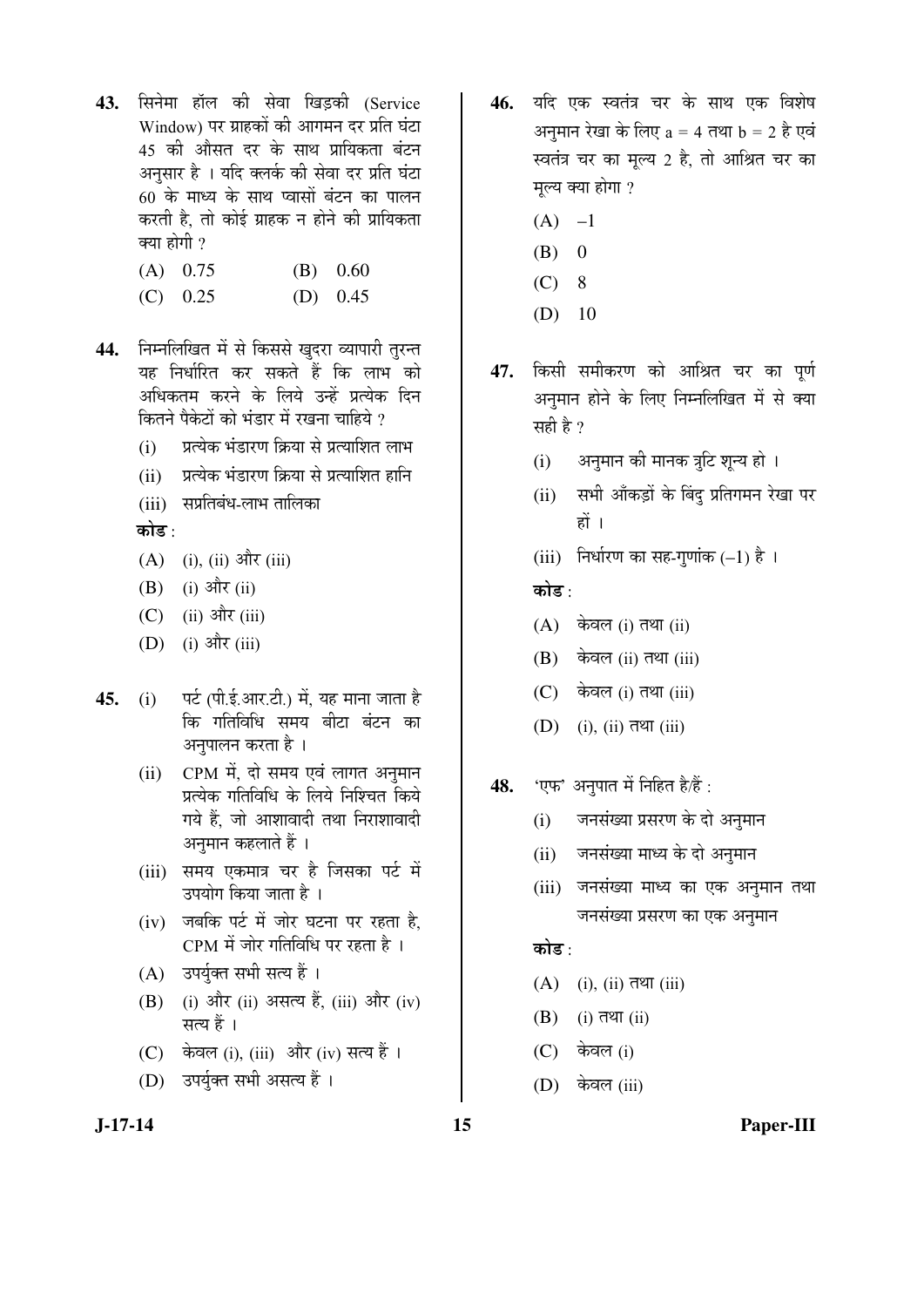- **49.** From the following statements, identify the correct answer :
	- **Statement I** : The chi-square and 't' distributions are always symmetrical distributions.
	- **Statement II :** If we have large enough sample sizes, the assumption that "the samples are drawn from a normal population" can be discarded with ANOVA testing.

#### **Codes :**

- (A) Both the Statements I and II are correct.
- (B) Statement I is correct, but Statement II is wrong.
- (C) Statement II is correct, but Statement I is wrong.
- (D) Both the Statements I and II are wrong.
- **50.** Arrange the following steps involved in the 'information system development cycle' in the ascending order :
	- (i) Installation of the system
	- (ii) Operations of the system
	- (iii) Definition and objectives of the system
	- (iv) Review and evaluation
	- (v) Development of the system

#### **Codes :**

- $(A)$  (i), (iii), (v), (iv), (ii)
- (B) (iii), (i), (v), (ii), (iv)
- (C) (v), (i), (iii), (iv), (ii)
- (D) (iii), (v), (i), (ii), (iv)

# Paper-III 16 J-17-14

**51.** Match the items given in List – I with the most suitable items in List – II :

|          | $List-I$                  |                 |             |              | $List-II$             |  |  |
|----------|---------------------------|-----------------|-------------|--------------|-----------------------|--|--|
|          | a. Wireless<br>networking |                 |             | Ring<br>i.   |                       |  |  |
|          | b. Network<br>devices     |                 |             | ii. Infrared |                       |  |  |
|          | c. Network<br>models      |                 |             | iii. Network | Repeater              |  |  |
|          | d. Network<br>Topology    |                 |             | iv. TCP/IP   | 4 layered<br>protocol |  |  |
|          | <b>Codes:</b>             |                 |             |              |                       |  |  |
|          | a                         | b               | $\mathbf c$ | d            |                       |  |  |
| (A)      | $\mathbf{ii}$             | $\mathbf{i}$    | iii         | iv           |                       |  |  |
| $(B)$ iv |                           | $\ddot{\rm ii}$ | iii         | $\mathbf{i}$ |                       |  |  |
| (C)      | $\ddot{\rm n}$            | iii             | iv          | $\mathbf{i}$ |                       |  |  |
| (D)      | iii                       | iv              | 1           | ii           |                       |  |  |

- **52.** Which one is not the item to be necessarily included in the report on Corporate Governance in the Annual Report of listed companies ?
	- (A) Board of Directors
	- (B) Audit Committee
	- (C) Shareholders' Committee
	- (D) All of the above
- **53.** According to the BCG matrix, and given your knowledge of the technological environment, a business unit that manufactures typewriters would be an example of a
	- (A) Cash cow
	- (B) Dog
	- (C) Question mark
	- (D) Star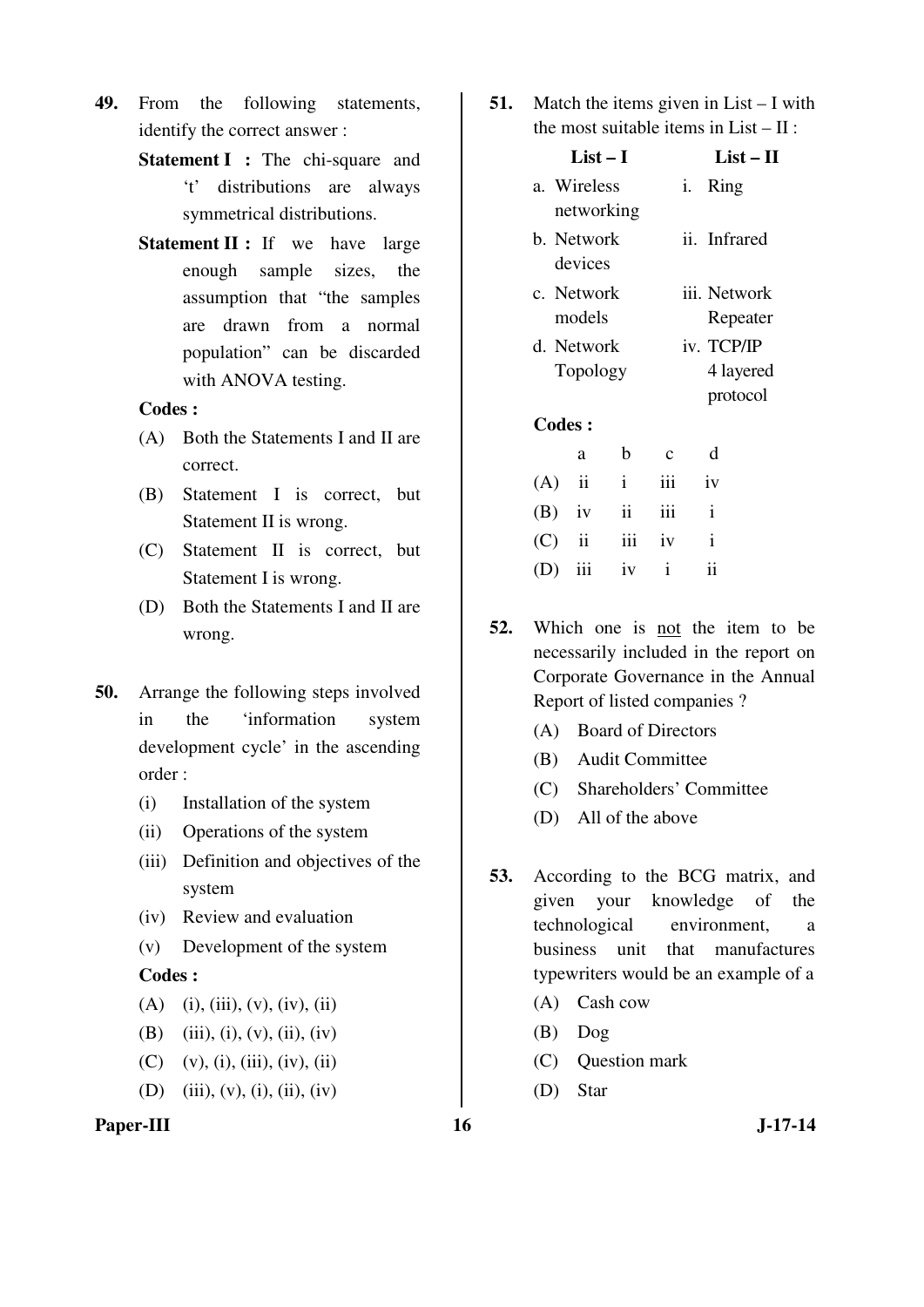49. निम्नलिखित अभिकथनों से सही उत्तर का पता लगाइए $\cdot$ 

> **अभिकथन I :** 'काई स्क्वायर' तथा 't' <u>वितरण सदैव सममित वितरण होते हैं</u>।

> **अभिकथन II :** यदि हमारे पास प्रतिदर्श आकार बड़े हैं. इस धारणा को कि प्रतिचयनों को सामान्य जनसंख्या से लिया गया है. एनोवा (ए एन ओ वी ए) परीक्षण द्वारा बहिष्कृत किया जा सकता है ।

कोड :

- $(A)$  अभिकथन I तथा II दोनों सही हैं ।
- (B) अभिकथन I सही है, परन्तु अभिकथन  $II$  गलत है $\bot$
- (C) अभिकथन II सही है, परन्तु अभिकथन  $I$  गलत है $\bot$
- $(D)$  अभिकथन I तथा II दोनों गलत हैं ।
- 50. सूचना प्रणाली विकास वृत्त (इंफार्मेशन सिस्टम डेवलप्मेंट साइकिल) में निहित निम्नलिखित चरणों को आरोही क्रम में व्यवस्थित कीजिए :
	- (i) प्रणाली प्रतिस्थापन
	- (ii) प्रणाली की संक्रियाएँ
	- (iii) प्रणाली की परिभाषा तथा उद्देश्य
	- (iv) समीक्षा तथा मूल्यांकन
	- $(v)$  प्रणाली का विकास

#### 󜅐ݟ **:**

|  | $(A)$ i iii v iv ii   |  |  |
|--|-----------------------|--|--|
|  | $(B)$ iii i v ii iv   |  |  |
|  | $(C)$ v i iii iv ii   |  |  |
|  | $(D)$ iii $v$ i ii iv |  |  |

**J-17-14 17 Paper-III**

51. सूची-I में दी गई मदों को सूची-II में दी गई उपयुक्त मदों से सुमेलित कीजिए :

|       | सूची – I      |                                    |              | सूची – II                                  |
|-------|---------------|------------------------------------|--------------|--------------------------------------------|
|       | a. वायरलेस    |                                    | $\mathbf{i}$ | रिंग                                       |
|       | नेटवर्किंग    |                                    |              |                                            |
|       |               | b.  नेटवर्क डिवाइस  ii.  इंफ्रारेड |              |                                            |
|       |               |                                    |              | c.   नेटवर्क मॉडल्स   iii.  नेटवर्क रिपीटर |
|       | d. नेटवर्क    |                                    |              | iv. टी.सी.पी./                             |
|       | टॉपोलॉजी      |                                    |              | आई.पी. 4 लेयर्ड                            |
|       |               |                                    |              | प्रोटोकोल                                  |
| कोड : |               |                                    |              |                                            |
|       | a             | b                                  | $\mathbf{c}$ | d                                          |
| (A)   | $\mathbf{ii}$ | $\mathbf{i}$                       | iii          | iv                                         |
| (B)   | iv            | ii                                 | iii          | $\mathbf{i}$                               |

52. सूचीबद्ध कम्पनियों के वार्षिक प्रतिवेदन में दिए गए कार्पोरेट अभिशासन के प्रतिवेदन में निम्नलिखित में से कौन सी मद अनिवार्यत: शामिल नहीं की जाती ?

 (C) ii iii iv i (D) iii iv i ii

- $(A)$  निदेशक मण्डल
- $(B)$  लेखा-परीक्षा समिति
- $(C)$  शेयरधारक समिति
- (D) उपर्युक्त सभी
- **53.** बी.सी.जी. आव्यूह के अनुसार और प्रौद्योगिकीय वातावरण के बारे में आपका ज्ञान दिये होने पर. एक व्यावसायिक इकाई जो टाइपराइटरों का विनिर्माण करती है निम्नलिखित में से किसका उदाहरण है ?
	- $(A)$  कैश काओ
	- $(B)$  डॉग
	- (C) प्रश्न चिह्न
	- $(D)$  स्टार (तारा)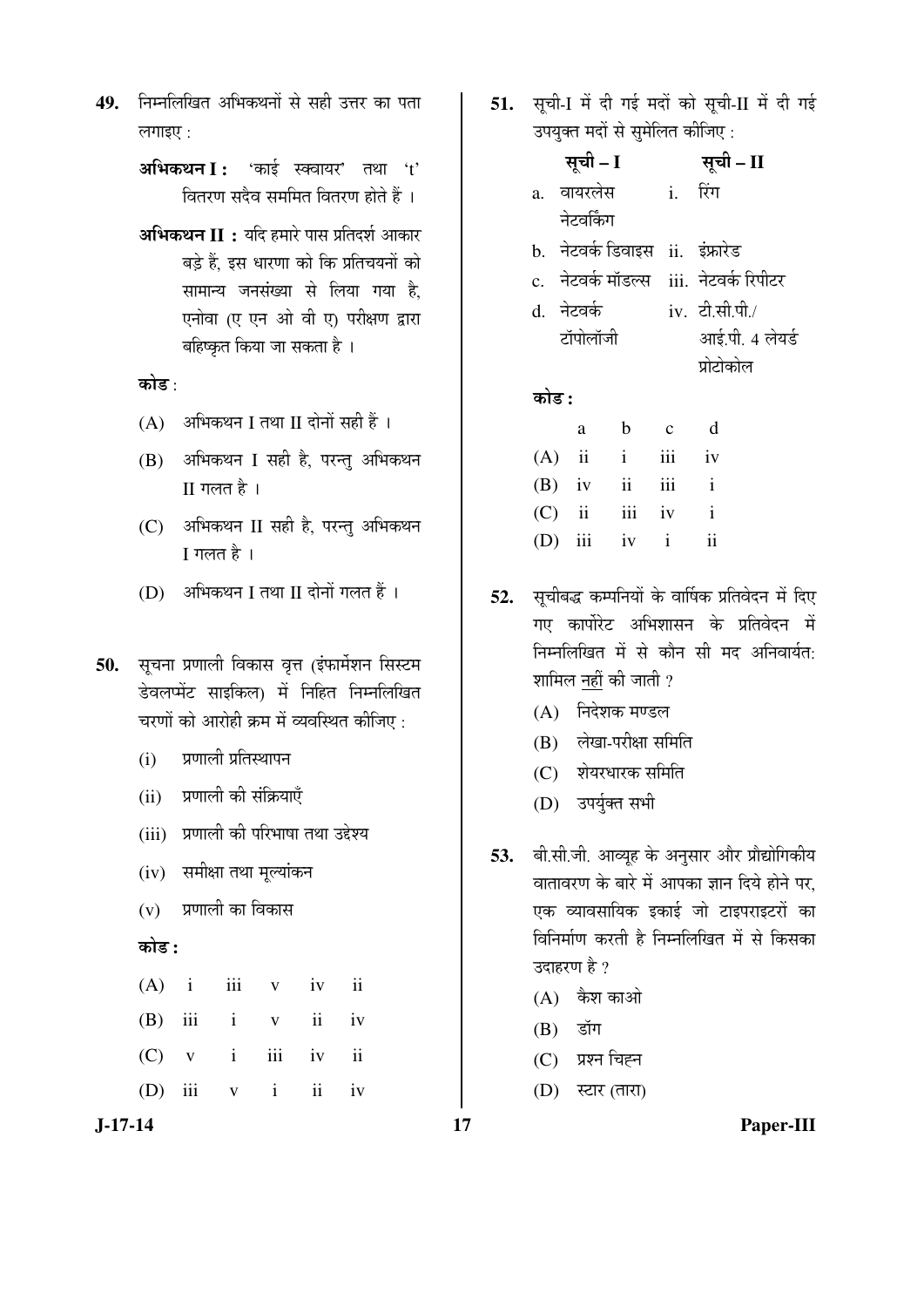- **54. Assertion (A) :** Vertical integration is considered as a growth strategy because the firms operations are expanded beyond primary business.
	- **Reasoning (R) :** Vertical integration is the mixed empirical result to ascertain whether the strategy helps or hinders the performances.
	- **Codes :**
	- (A) Both (A) and (R) are correct, and (R) is the right explanation of  $(A)$ .
	- (B) Both (A) and (R) are correct, but (R) is not the right explanation of (A).
	- (C) (A) is correct, but (R) is not correct.
	- (D) (R) is correct, but (A) is not correct.
- **55.** In the context of strategic management, a stakeholder can be defined as :
	- (A) An individual or a group have financial interest in the organisation.
	- (B) An external individual or a group that is able to impose constraints on the organisation.
	- (C) An internal group or individual that is able to influence strategic direction of the organisation.
	- (D) An individual or group with an interest in the organizations activities and who seeks to influence them.
- **56.** What are the stages 2, 3 and 4 of the active strategic process ?
	- (A) Generate process, select strategy, implement strategy<br>Strategy selection, strategy
	- (B) Strategy selection, implementation, strategy control
	- (C) Deliberate strategy, emergent strategy, realized strategy
	- (D) Appraisal of strength and weaknesses, choice of strategic direction, strategic implementation
- **57.** The first step in the development of a business mission is
	- (A) a SWOT analysis
	- (B) Goal formulation
	- (C) Marketing Research
	- (D) Strategy Formulation
- **58.** At which level in the company should market oriented strategic planning begin ?
	- (A) Corporate level
	- (B) Functional level
	- (C) Marketing department level
	- (D) Strategic business limit
- **59.** Which of the following technique stimulates people to greater creativity by meeting with others and participating in organised group experiences ?
	- (A) Brain writing
	- (B) Gordon method
	- (C) Brain storming session
	- (D) Big-dream approach

### **60.** Match the following :

|          | List – I                        |              |               | List – II        |  |  |
|----------|---------------------------------|--------------|---------------|------------------|--|--|
|          | (Types of<br><b>Qualities</b> ) |              |               | (Features)       |  |  |
|          | a. Physical                     |              | i.            | Sharp memory     |  |  |
|          | b. Ethical                      |              |               | ii. Coordinator  |  |  |
|          | c. Social                       |              |               | iii. Personality |  |  |
|          | d. Mental                       |              |               | iv. Character    |  |  |
| Codes:   |                                 |              |               |                  |  |  |
|          | a                               | b            | $\mathbf{c}$  | d                |  |  |
| (A)      | ii                              | $\mathbf{i}$ | iii           | iv               |  |  |
| (B)      | iii                             | iv           | $\mathbf{ii}$ | i                |  |  |
| $(C)$ ii |                                 | $\mathbf{i}$ | iv            | iii              |  |  |
|          | iii                             | iv           | $\mathbf{i}$  | ii               |  |  |
|          |                                 |              |               |                  |  |  |

Paper-III **18** J-17-14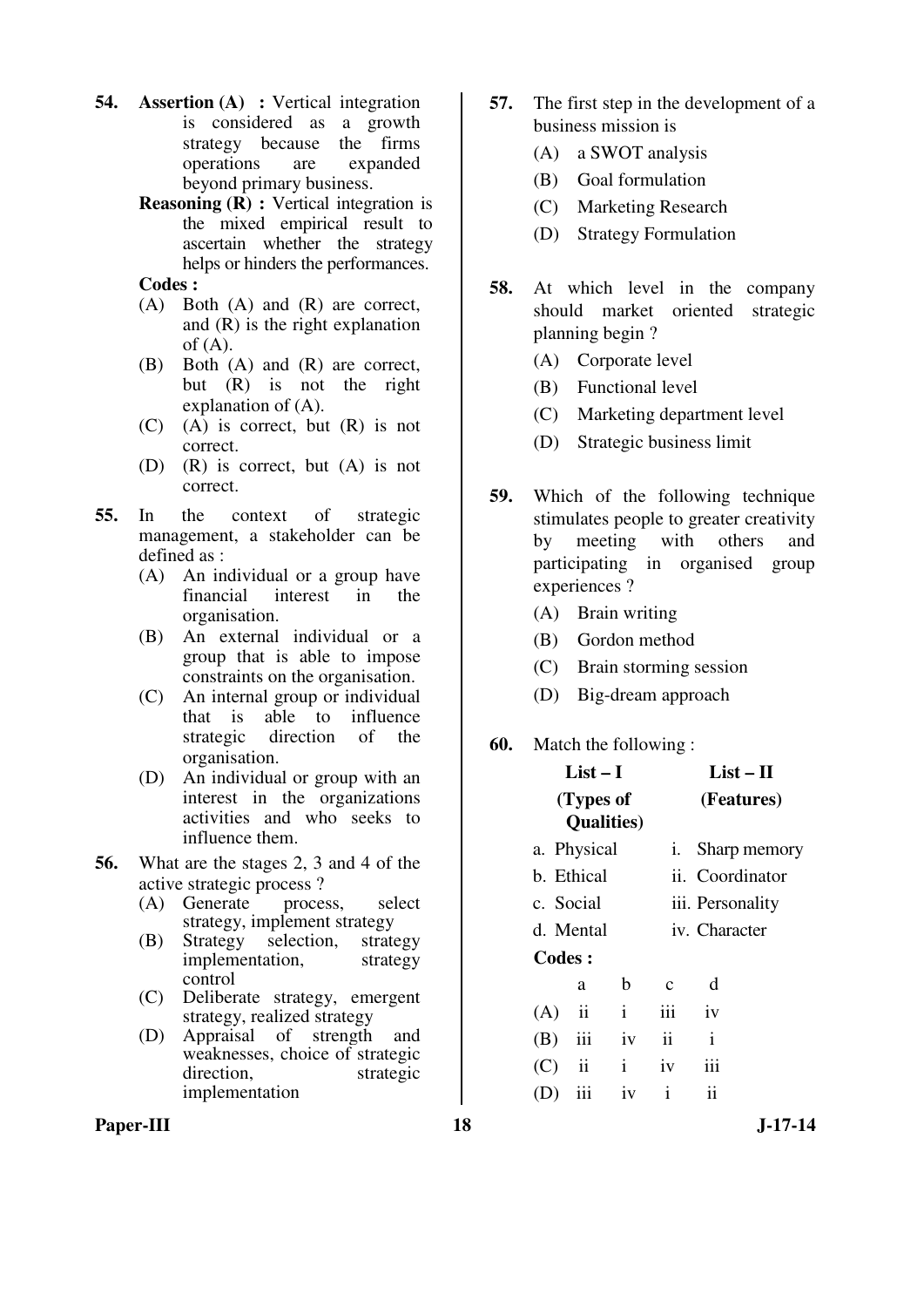- 54. **अभिकथन (A) :** ऊर्ध्वाकार एकीकरण को संवृद्धि की रणनीति समझा जाता है क्योंकि फर्म के प्रकार्य प्राथमिक व्यवसाय से परे विस्तरित हो गये हैं ।
	- **कारण (R) :** ऊर्ध्वाकार एकीकरण, यह पता लगाने के लिये कि रणनीति निष्पन्नता में सहायता करती है या अवरोध उत्पन्न करती है. मिश्रित आनुभविक परिणाम है ।
	- कोड :
	- $(A)$   $(A)$  और  $(R)$  दोनों सही हैं और  $(R)$ , (A) की सही व्याख्या है ।
	- $(B)$   $(A)$  और  $(R)$  दोनों सही हैं परन्तु  $(R)$ ,  $(A)$  की सही व्याख्या नहीं है ।
	- (C)  $(A)$  सही है परन्तु (R) सही नहीं है ।
	- (D) (R) सही है परन्तु (A) सही नहीं है ।
- 55. उणनीतिक प्रबन्ध के सन्दर्भ में पणधारी को निम्नवत परिभाषित किया जा सकता है :
	- $(A)$  संगठन में वित्तीय रुचि रखने वाला / वाले व्यक्ति या समृह
	- (B) बाहरी व्यक्ति या समूह जो संगठन पर प्रतिरोध लगा सकता है ।
	- (C) । आन्तरिक समूह या व्यक्ति जो संगठन की रणनीतिक दिशा को प्रभावित करने में सक्षम $\kappa$ ।
	- (D) व्यक्ति या समह जो संगठन की गतिविधियों में रुचि रखता/रखते है/हैं और जो उनको प्रभावित करने की चेष्टा करता है/करते हैं ।
- **56.** सक्रिय रणनीतिक प्रक्रिया की अवस्थाएँ 2, 3 और 4 क्या हैं ?
	- $(A)$  प्रक्रिया सुजित करना, रणनीति का चयन, रणनीति का क्रियान्वयन
	- (B) रणनीति का चयन, रणनीति का क्रियान्वयन. रणनीति का नियंत्रण
	- (C) सुविचारित रणनीति, आकस्मिक रणनीति. कार्यान्वित रणनीति
	- (D) शक्तियों एवं कमजोरियों का मृत्यांकन, रणनीतिक दिशा का विकल्प. रणनीतिक क्रियान्वयन
- 57. व्यवसायिक अभियान के विकास में पहला कदम Æîü
	- $(A)$  स्वॉट विश्लेषण
	- $(B)$  लक्ष्य निर्धारण
	- $(C)$  विपणन शोध
	- (D) रणनीति का निर्माण
- 58. कम्पनी में बाजार उन्मुखी रणनीतिक नियोजन किस स्तर पर प्रारम्भ होना चाहिये ?
	- (A) कॉरपोरेट स्तर
	- $(B)$  कार्यात्मक स्तर
	- (C) विपणन विभाग स्तर
	- (D) रणनीतिक व्यवसाय इकाई
- 59. निम्नलिखित में से क्या अन्य लोगों से मिलने एवं आयोजित सामूहिक अनुभवों में भाग लेने के द्वारा लोगों की उच्च सृजनात्मकता का उद्दीपन करता है ?
	- $(A)$  मस्तिष्क लेखन
	- (B) गोर्डन विधि
	- (C) सामूहिक चिंतन सत्र
	- (D) बृहद स्वप्न उपगमन

# **60.** निम्नलिखित को सुमेलित कीजिए :

|          |             | सूची – II                                                              |                                                                  |
|----------|-------------|------------------------------------------------------------------------|------------------------------------------------------------------|
|          |             | (विशिष्टता)                                                            |                                                                  |
|          |             |                                                                        | i. तीव्र स्मृति                                                  |
| b. नैतिक |             |                                                                        | ii. समन्वयक                                                      |
|          |             |                                                                        | iii. व्यक्तित्व                                                  |
|          |             |                                                                        | iv. चरित्र                                                       |
| कोड :    |             |                                                                        |                                                                  |
| a        | $\mathbf b$ | $\mathbf{C}$                                                           | d                                                                |
|          |             | iii iv                                                                 |                                                                  |
|          |             |                                                                        | $\mathbf{i}$                                                     |
|          |             |                                                                        | iii                                                              |
|          |             |                                                                        | $\overline{\mathbf{u}}$                                          |
|          |             | सूची – I<br>(गुणों के प्रकार)<br>a. शारीरिक<br>d. मानसिक<br>$(A)$ ii i | c. सामाजिक<br>$(B)$ iii iv ii<br>$(C)$ ii i iv<br>(D) iii iv $i$ |

**J-17-14 19 Paper-III**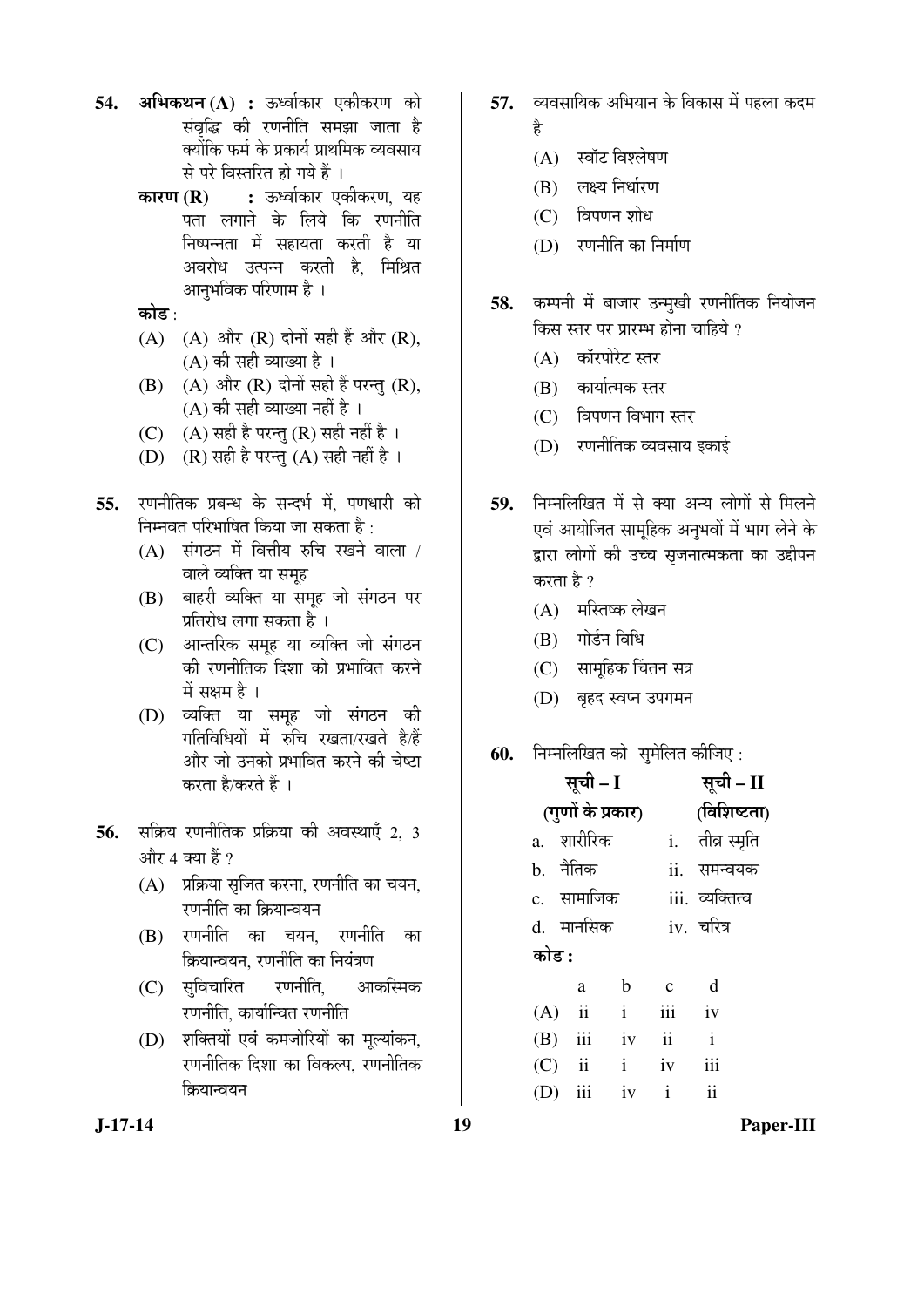- **61.** Which of the following Bill was introduced in the Lok Sabha in 1985, with the objective to make a special provision to secure timely detection<br>of sick and potentially sick of sick and potentially sick companies and for setting up a board of experts for speedy determination of the preventive ameliorative and remedial measures ?
	- (A) The Industrial Reconstruction Bank of India Bill
	- (B) NABARD Bill
	- (C) The Sick Industrial Companies (special provisions) Bill
	- (D) None of the above
- **62.** Indicate the person who is considered as pioneer in the herbal beauty care<br>in India and has achieved in India and has achieved unprecedented international acclaim for her application of Ayurveda (the ancient Indian 'Science of Life' based on herbal remedies) in cosmetology and trichology :
	- (A) Sumati Morarji
	- (B) Shahnaz Hussain
	- (C) Yamutai Kirloskar
	- (D) Neena Malhotra
- **63.** Which of the following items is not included in project cost estimation of a new business<sup>?</sup>
	- (A) Preference Dividend
	- (B) Margin money for working capital
	- (C) Anticipated initial losses
	- (D) Pre-operative expenses
- **64.** Which of the following is the main function of State Financial Corporations ?
	- (A) Provide short-term finance to large-sized industrial units
	- (B) Provide long-term finance to small and medium sized industrial units.
	- (C) Undertake variety of<br>promotional activities, like promotional activities, like<br>preparation of feasibility preparation of reports, conducting industrial potential surveys, etc.
	- (D) Develop industrial estates for providing land to a building Entrepreneurs.
- **65.** Which one of them was not a Corporate Fraud ?
	- (A) Satyam Case
	- (B) Abdul Karim Telgi case
	- (C) Saradha Chit Fund
	- (D) Ketan Parikh
- **66.** The first social audit in India to evaluate role and success of company towards moral responsibility of employees conducted by
	- (A) Birla Group (BALCO)
	- (B) Wipro
	- (C) Infosys
	- (D) TISCO
- **67.** SEBI asked entire group "A" companies to submit a corporate governance report in addition to their annual reports from the date :
	- (A) April 1, 2001
	- (B) April 1, 2000
	- (C) January 13, 2006
	- (D) April 1, 2008
- **68.** The practice of willingly hiding relevant information by being secretive and deceitful known as \_\_\_\_\_\_\_\_\_, occur when organization punishes individual who is open and honest and rewards the one who has unethical behaviour.
	- (A) 'Window Dressing'
	- (B) 'Counter Norms'
	- (C) 'Stone-walling'
	- (D) None of the above
- Paper-III 20 J-17-14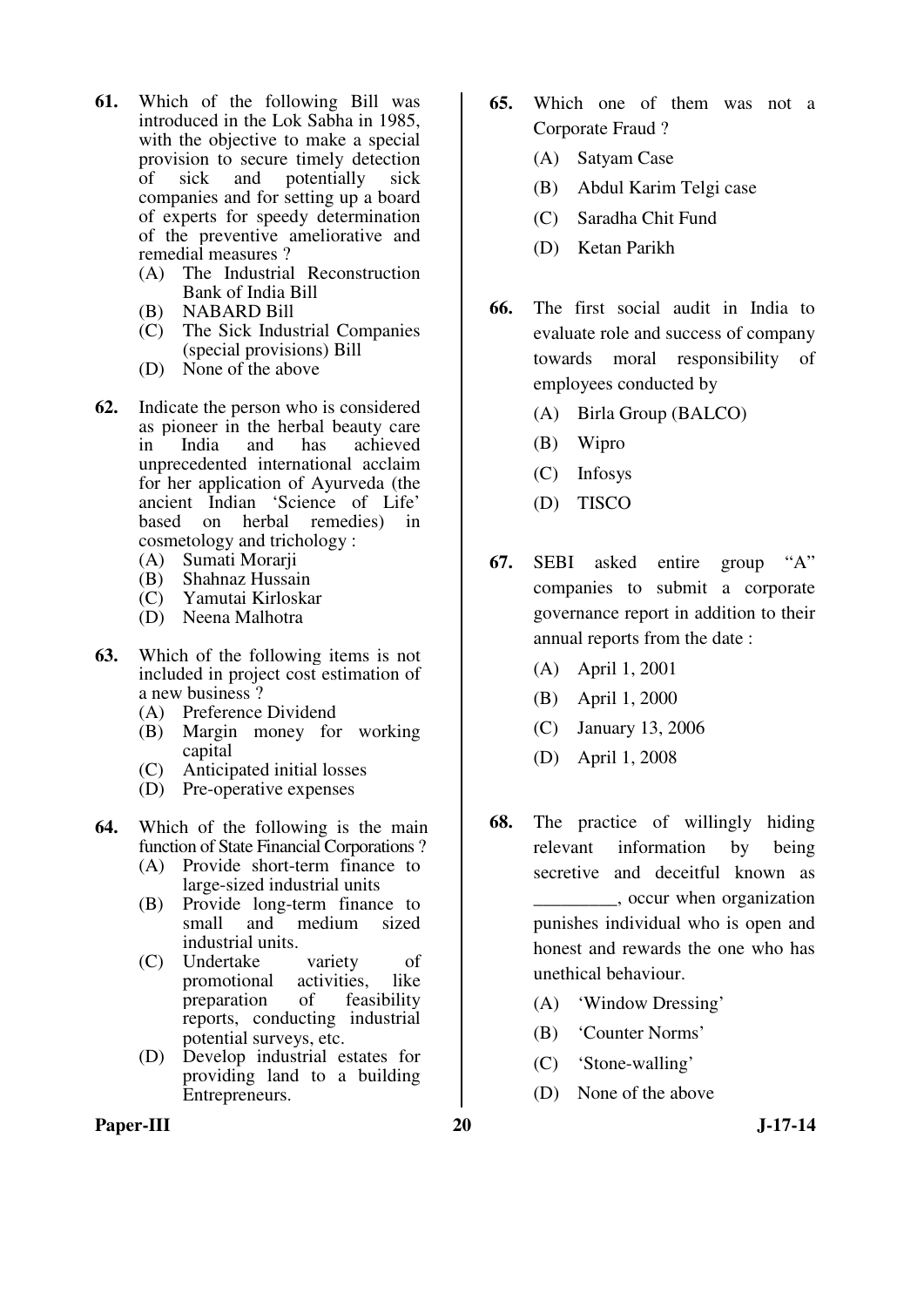- **61.** निम्नलिखित में से कौन सा विधेयक लोक सभा में सन 1985 में. रुग्ण एवं संभाव्य रुग्ण कम्पनियों के समायोचित चिन्हीकरण के लिये एवं इनके पूर्वरक्षा, सुधार एवं उपचारार्थ विशेषज्ञों के एक परिषद की रचना का प्रावधान बनाने के उद्देश्य से प्रस्तुत किया गया ?
	- $(A)$  भारतीय औद्योगिक पुर्नर्रचना बैंक ि घेयक
	- (B) नाबार्ड विधेयक
	- (C) रुग्ण औद्योगिक कम्पनियाँ (विशेष-प्रावधान) विधेयक
	- (D) उपर्युक्त में से कोई नहीं
- **62.** जिन्होंने भारतवर्ष में सौंदर्य सज्जा के क्षेत्र में जड़ी बूटियों के उपयोग का पहल किया एवं जिन्हें सौंदर्य तथा केश विज्ञान के क्षेत्र में आयुर्वेद के उपयोग के लिये अंतर्राष्ट्रीय स्तर पर अभूतपूर्व प्रसिद्धि प्राप्त हुई है, उनका नाम बतायें
	- (A) सुमति मोरारजी
	- (B) शेहनाज़ हुसैन
	- (C) यमताई किलोंस्कर
	- $(D)$  नीना मल्होत्रा
- **63.** नवीन व्यवसाय के परियोजना लागत आकलन में निम्नलिखित में से किसे समाविष्ट नहीं किया जाता है  $\overline{?}$ 
	- $(A)$  वरीयता लाभांश
	- $(B)$  कार्यशील पूँजी के लिये मार्जिन मनी (या हाशिये का धन)
	- (C) अनुमानित आरम्भिक हानि
	- (D) पर्व-प्रचालनात्मक व्यय
- **64.** निम्नलिखित में से क्या राज्य वित्त निगम का मुख्य कार्य है ?
	- $(A)$  दीर्घाकार औद्योगिक इकाईयों को अल्पकालीन वित्त प्रदान करना ।
	- (B) लघु एवं मध्यम आकार की इकाईयों को दीर्घकालीन वित्त प्रदान करना ।
	- (C) वास्तविकता संबंधी रिपोर्ट. औद्योगिक संभावना सर्वेक्षण जैसे विस्तरण कार्य करना ।
	- (D) नवप्रेरित उद्यमियों को भूमि देने के लिए औद्योगिक विस्तार का निर्माण करना ।
- 65. निम्नलिखित में से कौन सा कॉरपोरेट धोखा नहीं था $?$ 
	- $(A)$  सत्यम मामला
	- (B) । अब्दुल करीम तेलगी मामला
	- (C) शारधा चिट फंड
	- (D) केतन पारिख
- **66.** कर्मचारियों की नैतिक जिम्मेदारी के प्रति कम्पनी की भुमिका तथा सफलता का मुल्यांकन करने के लिये भारत में प्रथम सामाजिक लेखा परीक्षण किसके द्रारा किया गया था ?
	- (A) बिरला समृह (बाल्को)
	- $(B)$  विप्रो
	- (C) इन्फोसिस
	- (D) टिस्को
- **67.** सेबी ने समस्त ग्रुप 'A' कम्पनियों को अपने वार्षिक प्रतिवेदनों के अतिरिक्त निम्नलिखित तिथि से कॉरपोरेट शासन प्रतिवेदन जमा कराने के लिये कहा है :
	- $(A)$  अप्रैल 1, 2001
	- $(B)$  अप्रैल 1, 2000
	- (C) जनवरी 13, 2006
	- (D) अप्रैल 1, 2008
- **68.** जब संगठन में ऐसे व्यक्ति को जो साफ दिल का और ईमानदार है दंड दिया जाता है और जिस व्यक्ति का व्यवहार अनैतिक है उसे परस्कृत किया जाता है तो ऐसे समय पर गोपनीय एवं कपटपर्ण बनकर प्रासंगिक सचना को छिपाने की सूझ उत्पन्न होती है, जिसे निम्नलिखित कहा जाता है
	- (A) खिड़की श्रृंगार
	- $(B)$  प्रति मानक
	- $(C)$  स्टोन-वालिंग
	- (D) उपर्युक्त में से कोई नहीं

**J-17-14 21 Paper-III**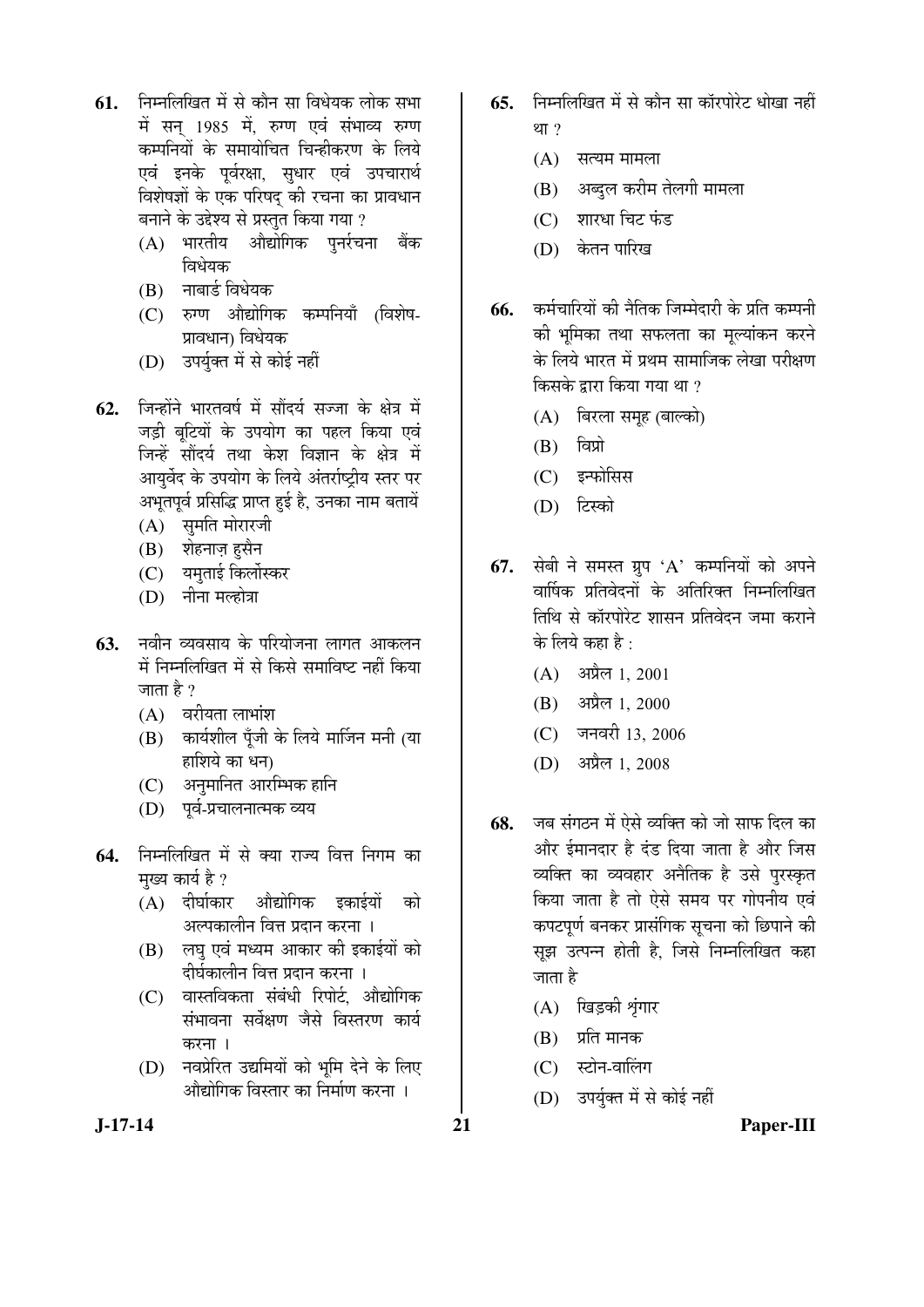- **69.** Corporate Governance Committee appointed on May 7, 1999 was headed by
	- (A) Aditya Birla
	- (B) Kumar Mangalam Birla
	- (C) Rajendar Sachar
	- (D) J.S. Mehta
- **70.** The term 'Corporate Governance' comes closest to
	- (A) Corporate Management
	- (B) Corporate Administration
	- (C) Corporate Planning
	- (D) Corporate System
- **71.** The highest amount of FDI in India comes from
	- (A) Japan
	- (B) U.S.A.
	- (C) Indonesia
	- (D) Mauritius
- **72.** 'Free trade' means
	- (i) Opening different sectors for the FDI in flow
	- (ii) greater competition which, in turn, enhances efficiency
	- (iii) Development of new industries
	- (iv) Incentives for Imports and Exports

#### **Codes :**

- (A) All (i), (ii), (iii) and (iv)
- (B) Both (i) and (ii)
- $(C)$  Only (ii)
- (D) Only (i)

#### Paper-III 22 J-17-14

- **73. Statement I :** 'Free trade' leads to specialisation and thereby to increased output.
	- **Statement II :** Import restrictions are both long term and short term measures of balances of payment adjustments.

#### **Codes :**

- (A) Statement I is true, but II is false.
- (B) Statement II is true, but I is false.
- (C) Both the statements I and II are false.
- (D) Both the statements I and II are true.
- **74.** In terms of the increasing competitions, among the MNCs, rank the followings in the ascending order :
	- (i) Mobile Technology
	- (ii) Business Intelligence
	- (iii) Cloud Computing
	- (iv) Social Media
	- $(A)$  (i), (ii), (iii) and (iv)
	- $(B)$  (iv), (iii), (ii) and (i)
	- $(C)$  (iv), (i), (ii) and (iii)
	- (D) (i), (ii), (iv) and (iii)
- **75. Statement I :** 'Trade creation' and 'Trade Diversion' both, have welfare implications.
	- **Statement II :** Regional partners should be competitive, and not complementary, for the purpose of the most efficient use of economic resources within a Customs Union.

#### **Codes :**

- (A) Statement I is true, but statement II is false.
- (B) Statement II is true, but statement I is false.
- (C) Both the statements I and II are true.
- (D) Both the statements I and II are false.
-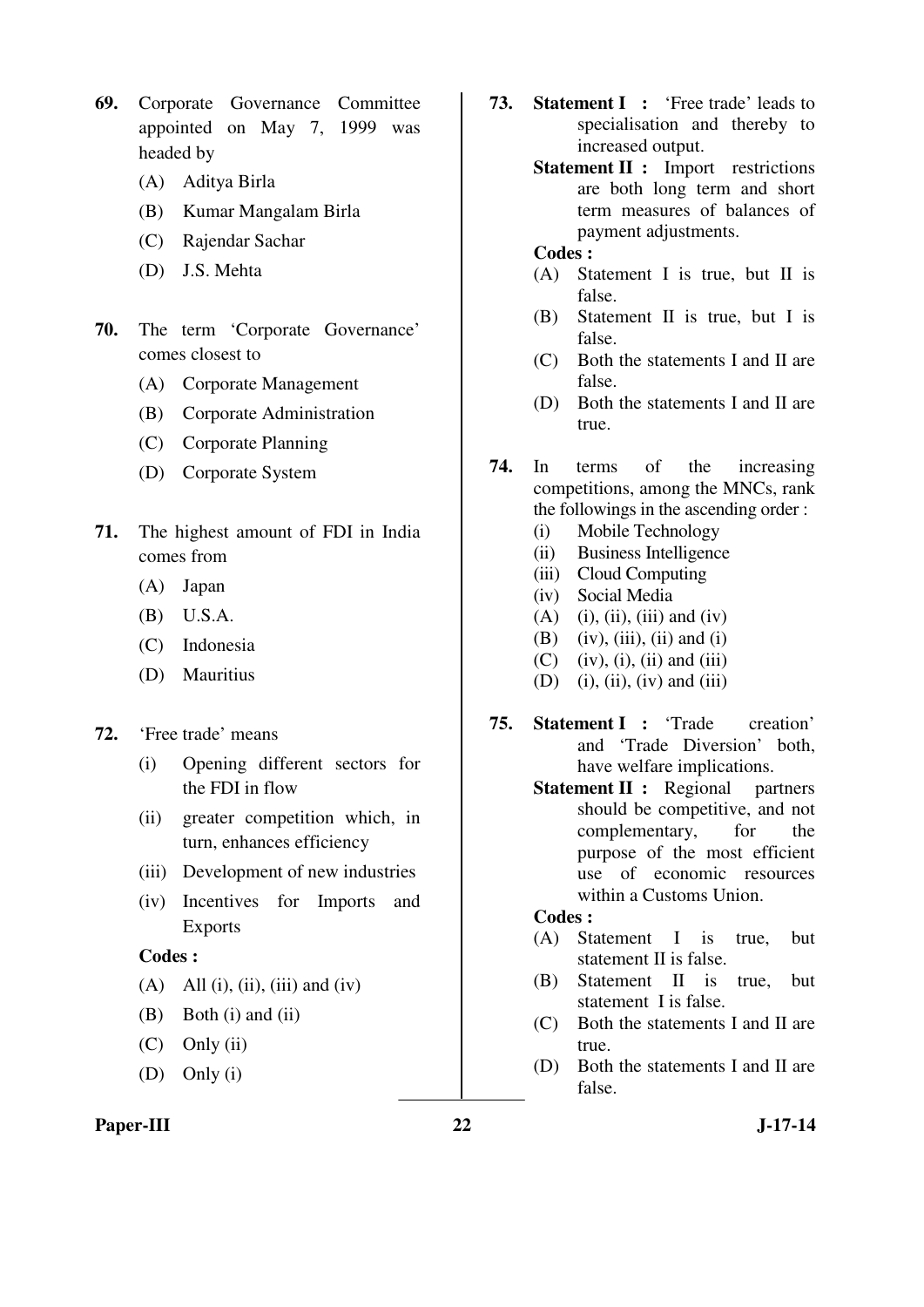- 69. कॉरपोरेट शासन समिति जो मई 7, 1999 को नियुक्त की गई थी की अध्यक्षता किसने की थी ?
	- (A) आदित्य बिरला
	- (B) कुमार मंगलम बिरला
	- (C) राजेन्द्र साचर
	- (D) जे.एस. मेहता
- 70. 'कॉरपोरेट शासन' का पद किसके सर्वाधिक समीप पड़ता है ?
	- (A) कॉरपोरेट प्रबन्धन
	- (B) कॉरपोरेट प्रशासन
	- (C) कॉरपोरेट नियोजन
	- (D) कॉरपोरेट व्यवस्था
- 71. भारत में एफ.डी.आई. की उच्चतम राशि कहाँ से आती है $\gamma$ 
	- $(A)$  जापान
	- (B) यू.एस.ए.
	- (C) इंडोनेशिया
	- (D) मॉरीशिअस
- 72. 'मुक्त (स्वच्छन्द) व्यापार' का अर्थ है
	- $(i)$  एफ.डी.आई. अंतर्वाह के लिये भिन्न क्षेत्रों को शामिल करना
	- (ii) बृहदत्तर प्रतियोगिता जो फिर क्षमता को बढाती है $\overline{6}$ ।
	- (iii) नवीन उद्योगों का विकास
	- $(iv)$  आयातों एवं निर्यातों के लिये प्रोत्साहन
	- कोड $\cdot$
	- $(A)$  (i), (ii), (iii), (iv) सभी
	- $(B)$  (i) और (ii) दोनों
	- $(C)$  केवल (ii)
	- $(D)$  केवल (i)

- 73. कथन I : 'स्वच्छन्द व्यापार' विशिष्टीकरण की ओर प्रवृत्त करता है और इस प्रकार से वर्द्धित उत्पादन की ओर प्रवृत्त करता है ।
	- **कथन II :** आयात प्रतिबंध, भुगतान संतुलन समायोजन के दीर्घकालिक एवं अल्पकालिक दोनों उपाय हैं ।
	- कोड :
	- (A) कथन I सत्य है, परन्तु कथन II असत्य है ।
	- (B) कथन II सत्य है, परन्तु कथन I असत्य Æîü …
	- (C) कथन I और II दोनों असत्य हैं ।
	- (D) कथन I और II दोनों सत्य हैं ।
- 74. बहुदेशीय कम्पनियों के बीच बढ़ती हुई स्पर्धा के परिप्रेक्ष्य में निम्नलिखित को आरोही क्रम में व्यवस्थित कीजिए :
	- i. मोबाइल प्रौद्योगिकी
	- ii. बिजनेस इंटेलिजेंस
	- iii. क्लाउड कंप्यूटिंग
	- iv. सोशल मीडिया
	- $(A)$  i ii iii  $\overline{a}$ en iv
	- $(B)$  iv iii ii  $\overline{d}$
	- $(C)$  iv i ii  $\overline{d}$  iii
	- $(D)$  i ii iv  $\overline{d}$  iii
- 75. **कथन I :** 'व्यापार का सृजन' और 'व्यापार विषयांतरण' दोनों के कल्याणकारी फलितार्थ होते हैं ।
	- **कथन II :** सीमा-शुल्क संघ के अन्दर आर्थिक संसाधनों के सर्वाधिक दक्ष उपयोग के लिये, क्षेत्रीय साझेदारों को प्रतियोगी होना चाहिये और पूरक नहीं ।

# कोड :

- (A) कथन I सत्य है, परन्तु कथन II असत्य है ।
- (B) कथन II सत्य है, परन्तु कथन I असत्य है ।
- (C) I और II दोनों कथन सत्य हैं ।
- (D) I और II दोनों कथन असत्य हैं ।
- 

#### **J-17-14 23 Paper-III**